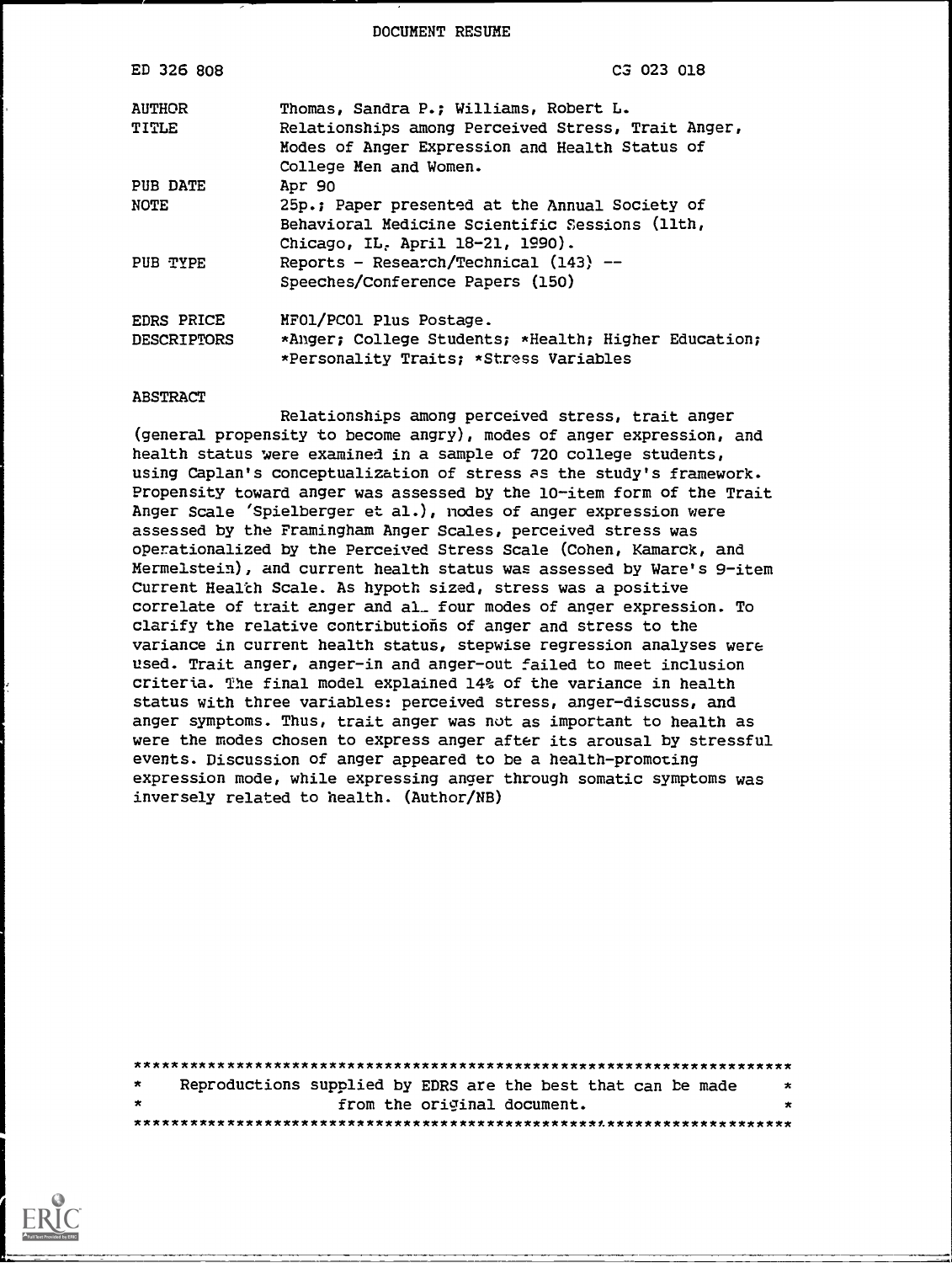1

 $\blacksquare$ 

4

Relationships Among Perceived Stress, Trait Anger, Modes cf Anger Expression and Health Status of College Men and Women

Sandra P. Thomas, PhD, RN

Robert L. Williams, PhD

The University of Tennessee, Knowville

Running head:

 $\overline{c}$ 

STRZSS AND ANGER

U.S. DEPARTMENT OF EDUCATION<br>Office of Educational Research and Improvement EDUCATIONAL RESOURCES INFORMATION CENTER (ERIC)

This document has been reproduced as<br>received from the person or organization<br>originat.ng.it

0 Mulct changes have been made to improve reproduchon duality

Points of view of opinionsstated in thisdocu ment do not necessarily represent official OERI oosmon or poky.

"PERMISS;ON TO REPRODUCE THIS MATERIAL HAS BEEN GRANTED BY

<u>Sundra P. Thomas</u>

TO THE EDUCATIONAL RESOURCES INFORMATION CENTER (ERIC)."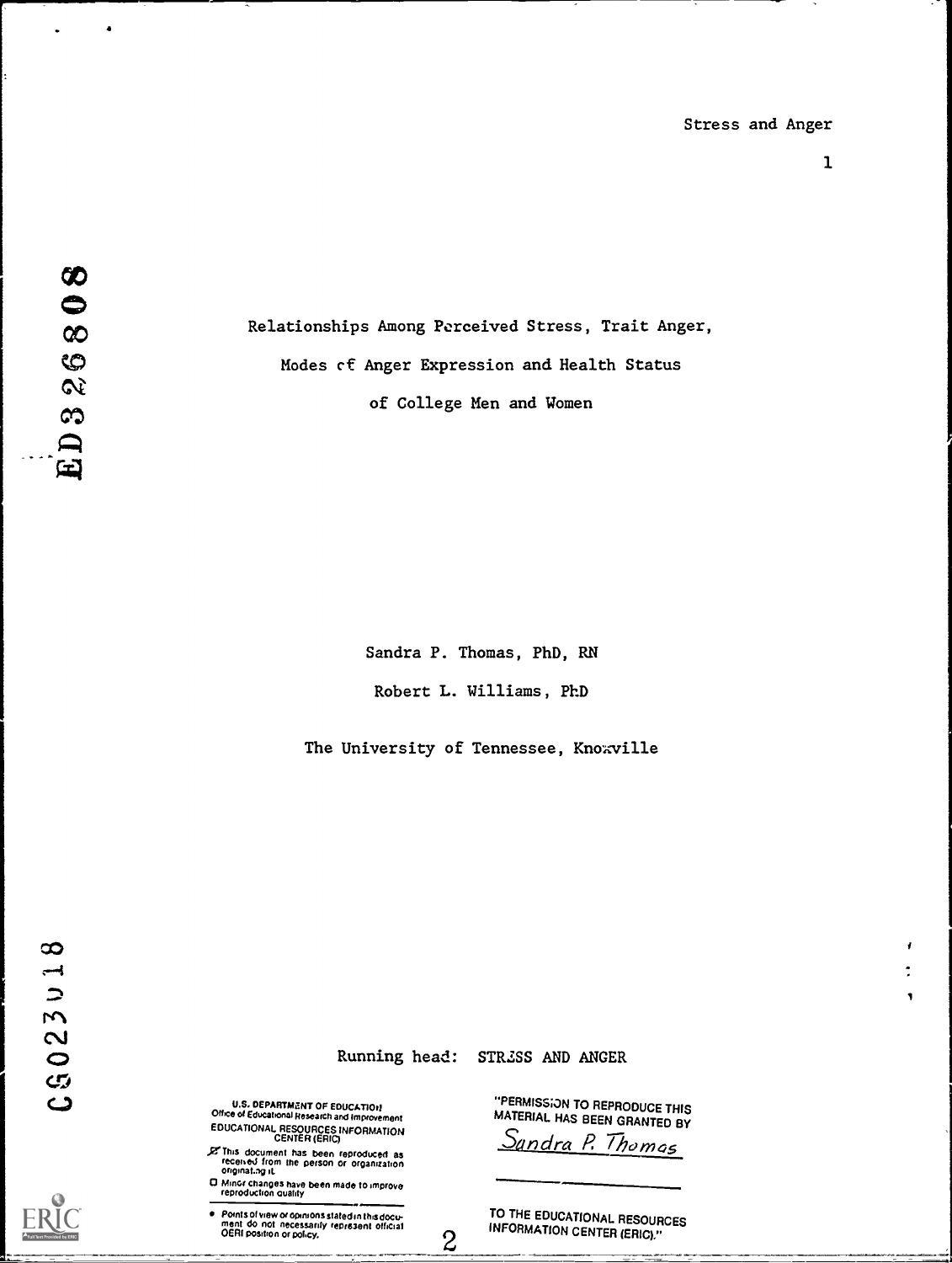#### Abstract

Relationships among perceived stress, trait anger (general propensity to become angry), modes of anger expression, and health status were examined in a sample of 720 college students using Caplan's conceptualization of stress as the study's framework. As hypothesized, stress was a positive correlate of trait anger and all 4 modes of anger expression. To clarify the relative contributions of anger and stress to the variance in current health status, stepwise regression analyses were used. Trait anger, anger-in and anger-out failed to meet inclusion criteria. The final model explained 14% of the variance in health status with 3 variabl s: perceived stress, anger-discuss and nger symptoms. Thus, trait anger was not as important to health as the modes chosen to express anger after its arousal by stressful events. Discussion of anger was a health-promoting expression mode, while expressing anger through somatic symptoms was inversely related to health.



 $\Im$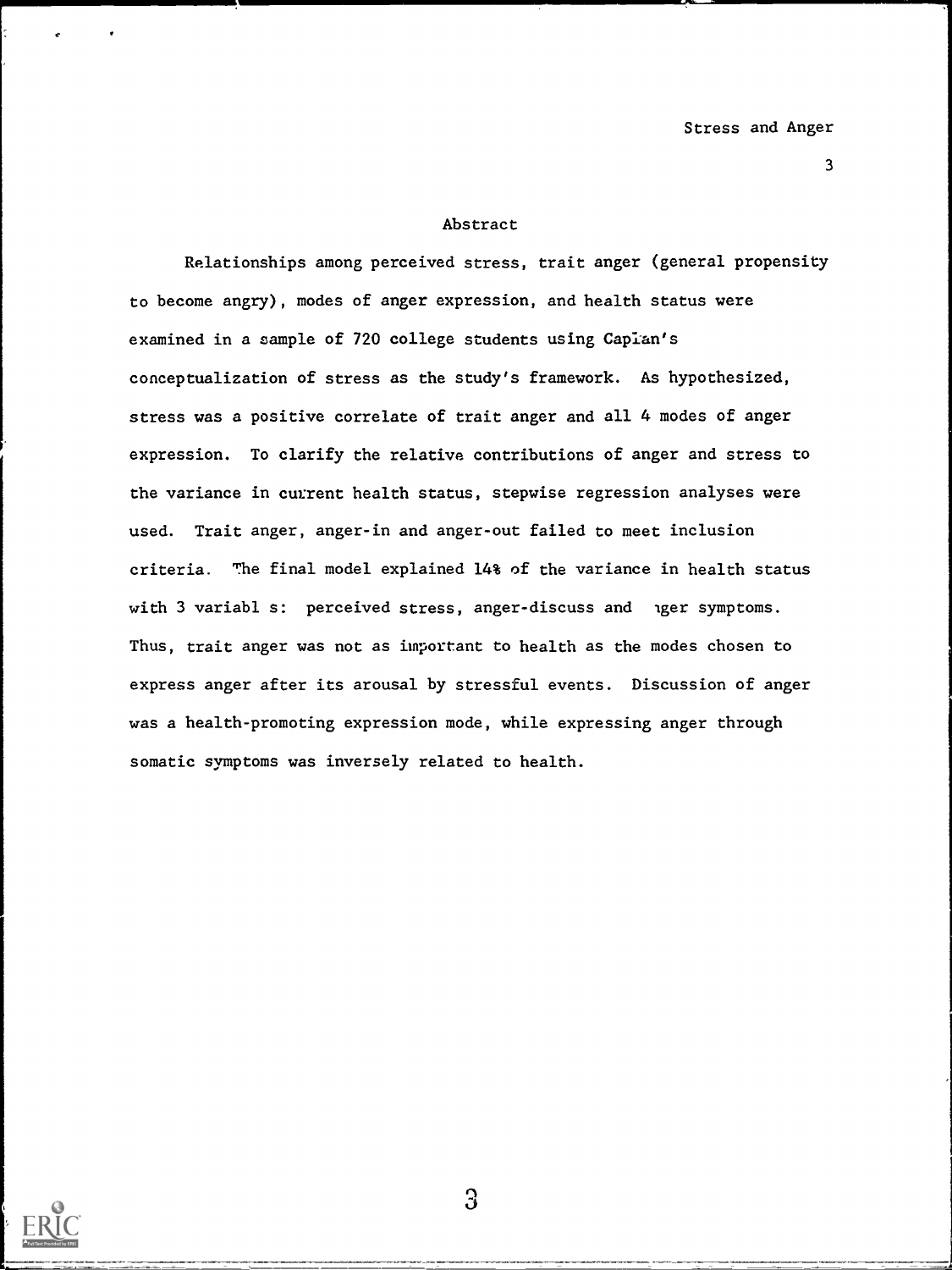L.

Relationships Among Perceived Stress, Trait Anger,

Modes of Anger Expression and Health Status

of College Men and Women

Trait anger (one's general propensity to become angry across situations) and anger expression modes have been examined primarily in relation to specific diseases such as coronary heart disease, rather than in relation to health indicators in nonclinical samples. Many investigations have taken place after disease onset, making assessment of premorbid personality factors impossible and providing no clues for prevention of pathology. Further, the focus of research has been on maladaptive forms of anger expression, supplying health professionals with little information regarding health-promoting modes of anger expression. Although stress can logically be considered an anger precipitant, little research has been done on the connection of stress and anger. Therefore, the purpose of the yresent study was to examine relationships among trait anger, anger expression modes, stress, and general health status in college men and women. This study builds on and extends previous work by the first author with subjects in middle adulthood (Thomas, 1989).

The study includes several dimensions of anger. The overall concept of anger is defined here in the ordinary language sense. Berkowitz (1990) stated that "I view irritation, annoyance, and anger as members of the same class of feelings, and I use the term anger to refer to all of them" (p. 495). Trait anger, a principal dimension of anger, is defined as a relatively stable personality trait comprising one's proneness to perceive situations as anger-provoking and to respond with subjective feelings of

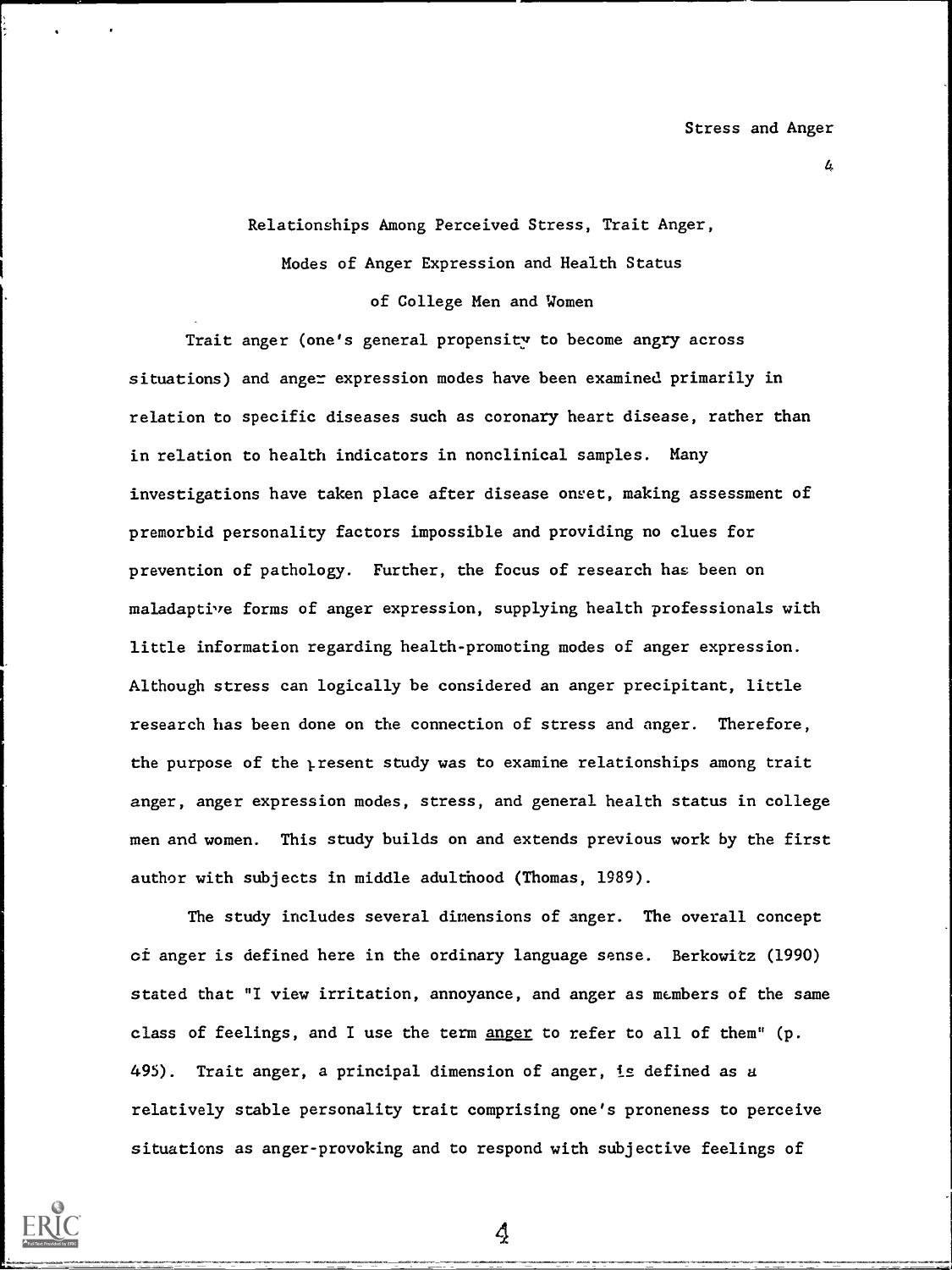annoyance, irritation or fury (Spielberger, Jacobs, Russell, & Crane, 1983).

Inasmuch as anger produces significant physiological alterations, including incLeases in both cardiac output and peripheral vascular resistance (Schwartz, Weinberger, & Singer, 1981), one might expect individuals who frequently experience anger to eventually suffer adverse health consequences. Several previous studies support this expectation. For example, trait anger was positively related to blood pressure of black and white women while at work, at rest, and during performance of laboratory tasks (Durel, Carver, Spitzer, Llabre, Weintraub, Saab, & Schneiderman, 1989). Anger was also a key component of the generic disease-prone personality described by Friedman and Booth-Kewley (1987). Among the diseases in which anger is implicated are hypertension, coronary heart disease, cancer, (Appel, Gorkin, & Holroyd, 1983), arthritis, and asthma (Friedman & Booth-Kewley, 1987). Ease of anger arousal, argumentiveness and irritability predicted mortality among men with a history of heart disease in Finland (Koskenvuo et al., 1988).

Anger can be suppressed (anger-in), directed outwardly in a healthy way (anger discuss), directed outwardly in a manner that attacks or blames others (anger-out), or expressed somatically through symptoms liLe headache (anger symptoms). Suppressed anger is generally considered more deleterious to health than expressed anger. For example, a number of studies have linked anger-in to elevated systolic and diastolic blood pressures (e.g., Gentry, Chesney, Gary, Hall, & Harburg, 1982; Spielberger, Johnson, Russell, Crane, Jacobs, & Worden, 1985). Suppressed anger was

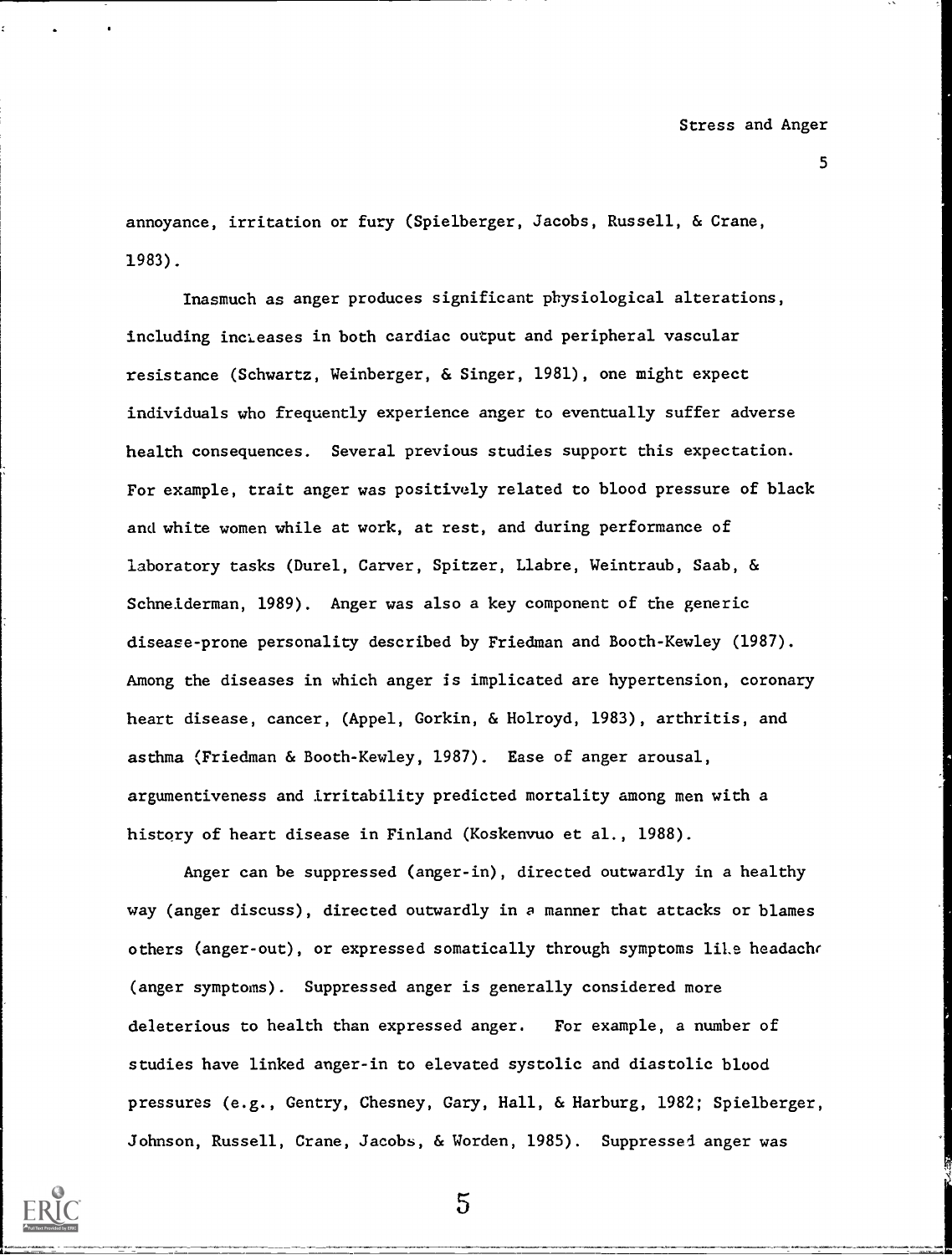also the culprit in the Framingham study of heart disease (Haynes, Feinleib, & Kennel, 1980). Waldstein, Manuck, Bachen, Muldoon and Bricker (1990) found reluctance to acknowledge or express anger associated with lower high density lipoprotein (HDL) concentration in healthy young males.

Expressed anger may also have damaging health consequences. For example, outwardly expressed anger was correlated with adverse health outcomes in a national sample of black Americans (Johnson & Broman, 1987). The coronary-prone Type A behavior pattern includes overt hostility as its key element (Williams, Haney, Lee, Kong, Blumenthal, & Whalen, 1980). Dembroski and MacDougall (1983, 1985) identified the potential for hostility construct as a risk factor for CHD, independent of global Type A. The structured interview used to assess potential for hostility elicits overt behaviors such as use of obscenity and emotionally laden words, arrogance, rudeness, and condescension (Musante, MacDougall, Dembroski & Costa, 1989).

Researchers have devoted less attention to the other modes of anger expression: anger-discuss and anger symptoms. In the Framingham Study, (Haynes et al., 1978) both anger-discuss and anger symptoms were measured, as well as anger-in and anger-out. The anger-discuss items included getting anger "off your chest" and talking to a friend or relative about anger. Among the four modes of anger expression, only this one has healthpromoting connotations. However, most other anger instruments omit this adaptive mode of anger exrression. Fcr example, the AX Scale (Spielberger et al., 1985) and the Multidimensional Anger Inventory (Siegel, 1985) include only anger-in and anger-out expression modes. In a recent factor

6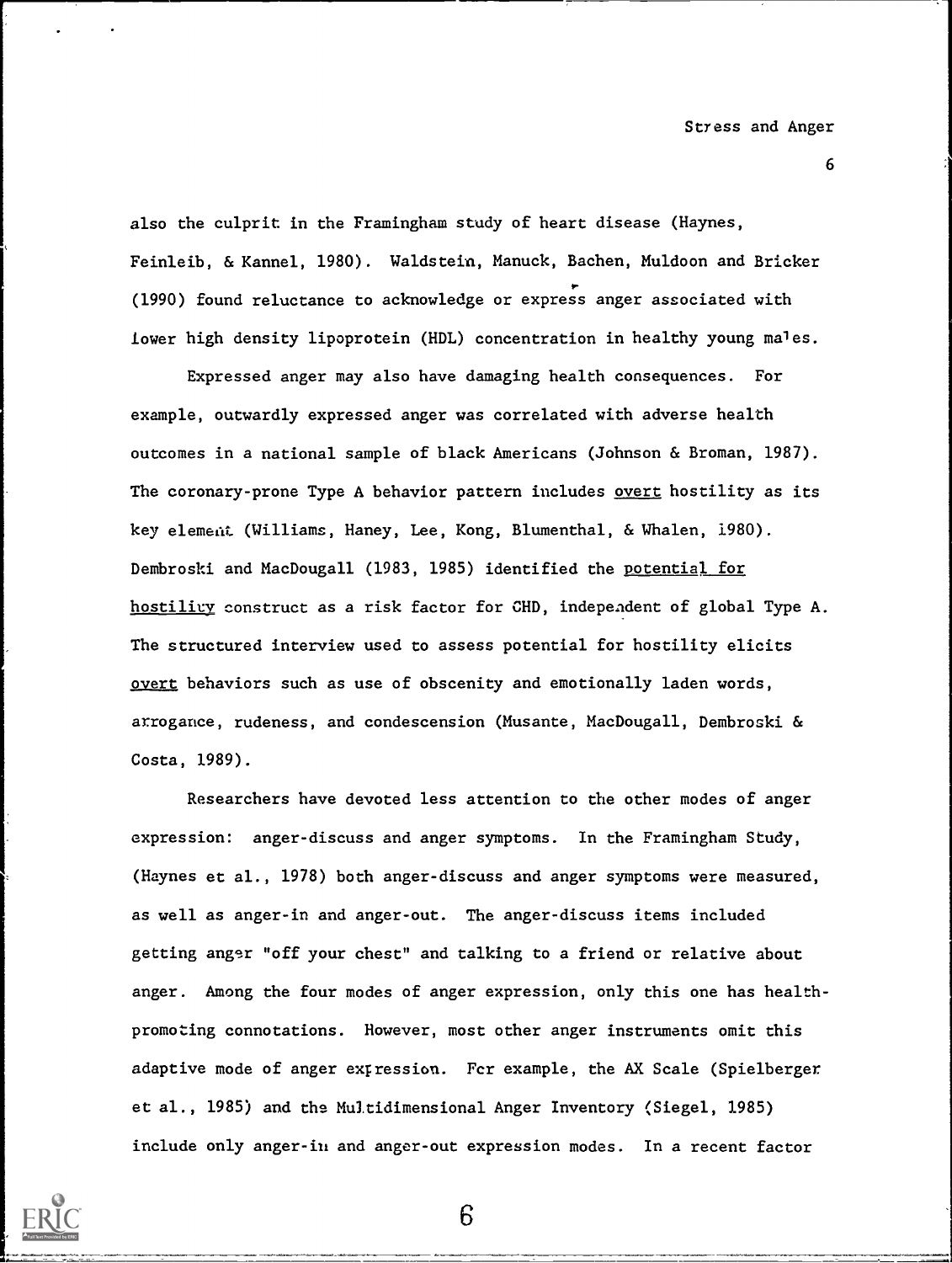$\mathcal{T}$  and  $\mathcal{T}$ 

analysis of several anger measures, the Framingham Anger-Discuss Scale loaded on the factor titled Verbal/Adaptive Anger Expression (Riley & Treiber, 1989).

Despite the general neglect of somatic expression in the anger research, Thomas (1989) found this variable to be the only mode of anger expression related to health status. Classically, somatization has been viewed as a means of communicating when more direct forms of emotional expression are blocked. However, women in the Thomas study who scored high on somatic anger symptoms were also inclined to vent anger outwardly. It is possible that anger symptoms are a concomitant or residual of intense ventilation of anger. For example, Armstead et al. (1989) found that black college students who coped with racism by expressing anger outwardly scored higher on the Framingham Anger Symptoms subscale than students who held their anger in when responding to racism.

Because of common sex role stereotypes regarding anger, one might expect men and wome to experience anger in very different ways. However, some research suggests that such expectations are not well founded. For example, Averill's (1983) investigation of  $\Omega$ nger in a community sample revealed that women got angry as often as men, as intensely as men, for much the same reasons as men, and cnat women expressed anger as openly as did the men. The only gender difference found by Averill was that women were more likely to cry while angry. No differences were found between Canadian male and female college students in anger-in, anger-out, or frequency of anger expression (Greenglass & Julkuner, 1989). Although females had higher trait anger scores than males in a study of university

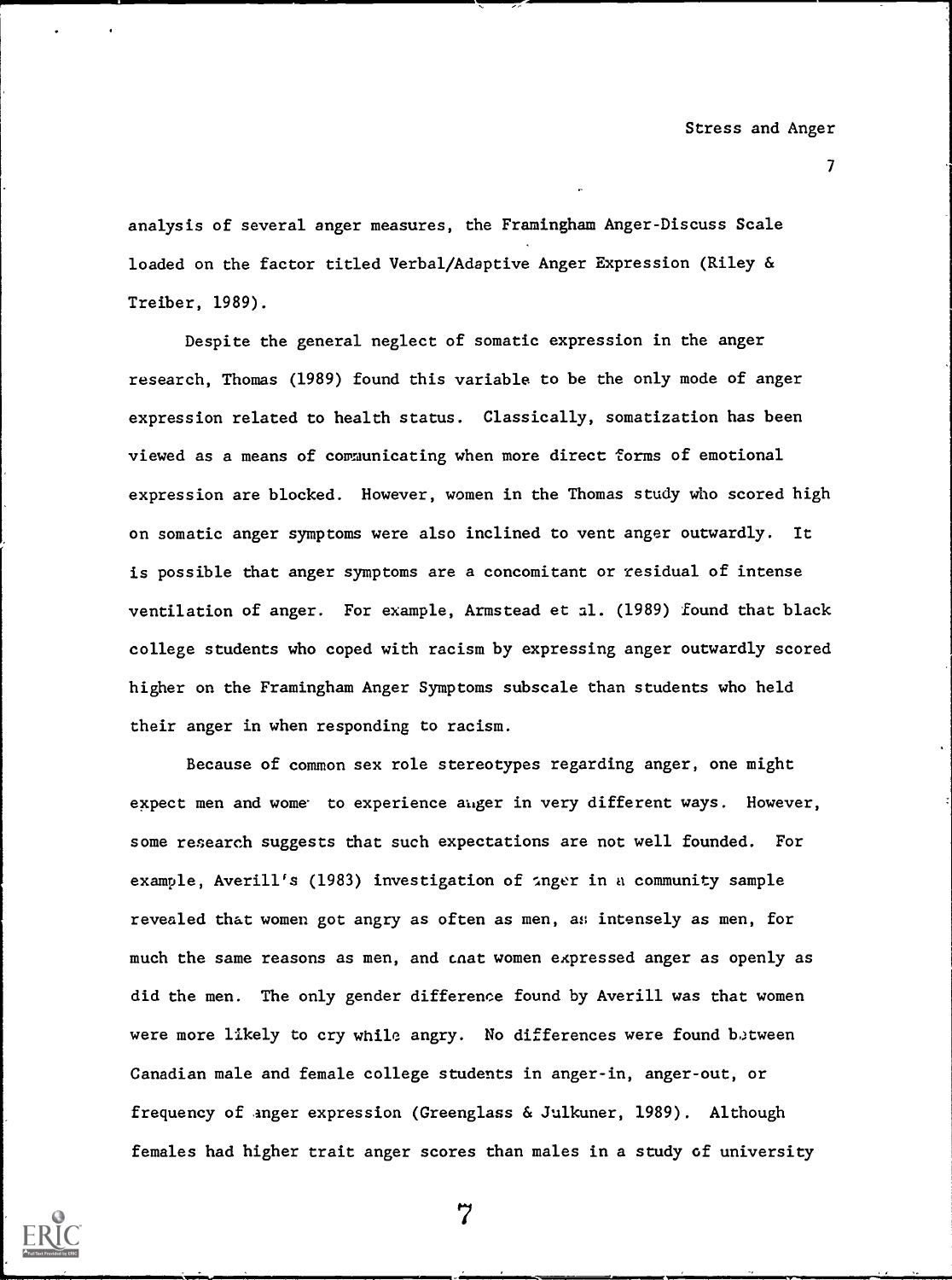stu.lents in Israel, there was no gender difference when trait anxiety was partialed out with ANCOVA (Ben-Zur & Zeidner, 1988).

In contrast to the previously cited studies, other studies point to significant gender differences in anger responses. In a study of over 1,000 high school students, Spielberger et al. (1985) found that females had substantially higher total anger expression scores than males. Males, not females, scored higher on anger-in. Some studies have suggested that women are more likely than men to make a constructive behavioral response when anger is generated. Harburg, Blakelock and Roepar (1979) described a reflective coping style that was more claracteristic of the women in their sample than of men. On the Framingham Anger-Discuss Scale, which assesses socially appropriate verbalization of anger, women scored higher than men in srudies by Thomas (1989) and Riley and Treiber (1989). In those studies wnere the somatic anger expression mode has been assessed, women have consistently reported higher levels of somatic anger than have men (Durel et al., 1989; Haynes et al., 1978; Thomas, 1989).

Caplan (1981) views dysphoric emotional arousal as an inevitable response to stress. The present study proposes that anger is one of the emotions that may be generated. The Framingham study found daily stress to be significantly correlated with all four modes of anger expression, being most strongly related to anger symptoms (Haynes et al., 1978). In a study of black college freshmen, perceived stress was significantly correlated with trait anger for both men and women (Adams, LaPorte, Matthews, Orchard, & Kuller, 1986).

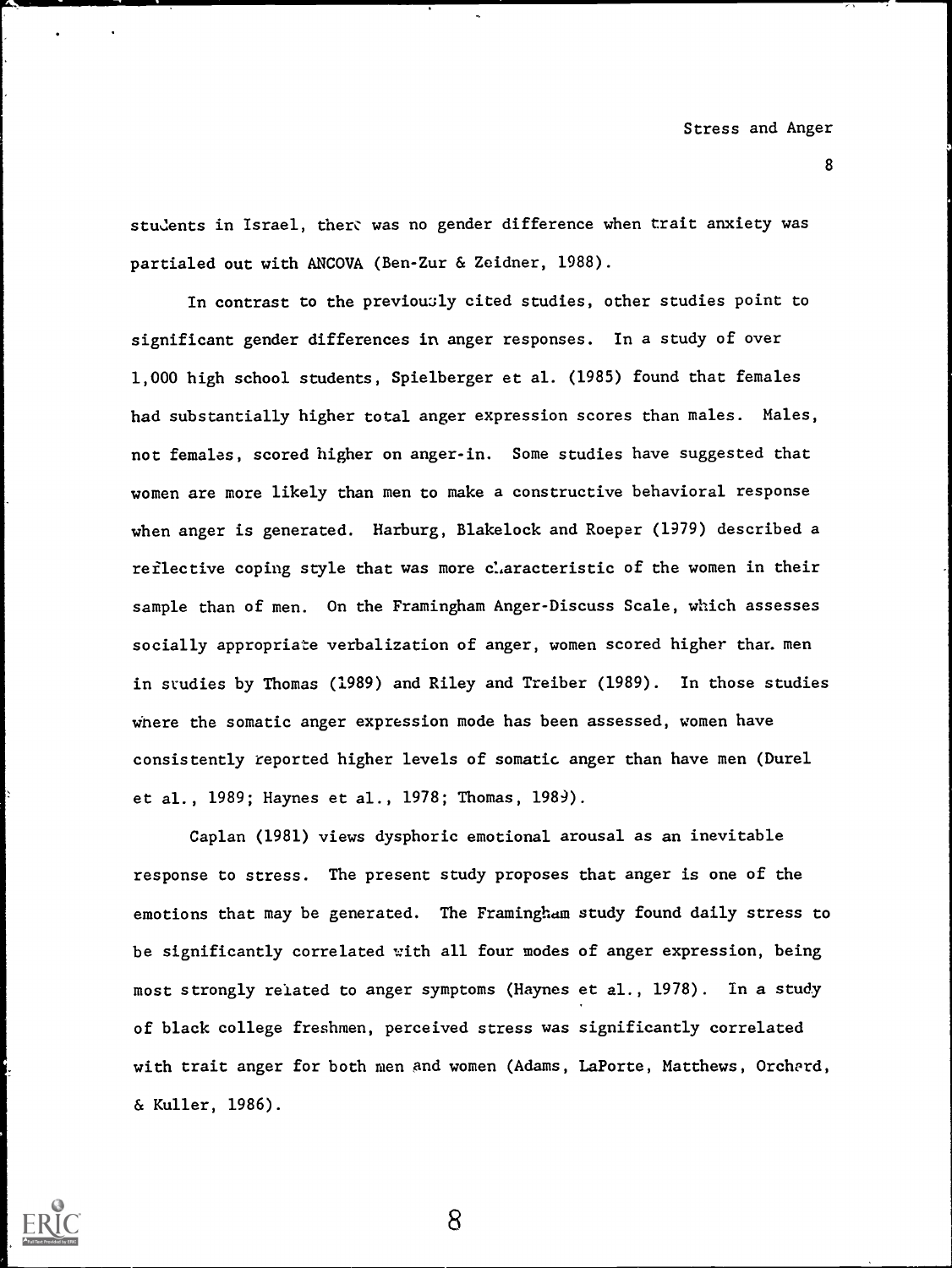9

In view of the previous research, the present study was designed to test the following hypotheses: (a) perceived stress is positively related to trait anger and anger expression modes; (b) trait anger is positively related to all four anger expression wodes; (c) males and females differ from each other only in anger-discuss and anger symptoms; (d) trait anger, anger-in, anger-out and anger symptoms are negatively related to current health status; and (e) anger-discuss is positively related to current health status.

#### Methods

#### Subjects and procedure

Participants in the study were 720 volunteers from a large state university  $(n - 411)$ , a community college  $(n - 253)$  and a small churchaffiliated college  $(n - 56)$  in the southeastern United States. Most were white (93%), unmarried (67%), undergraduate full-time students under the age of 35. There were 502 women and 218 men. The research was approved by the University of Tennessee 1RB.

After participation in the study was explained to students by their teachers or by research assistants, students who wished to participate signed an informed consent statement and then completed the test battery on a take home basis. Participants were promised and given individual written feedback (via individually generated ID numbers) as to the meaning of their scores on the instruments. Some students also received course credit for participation in the study. A high percentage of students in the various classes solicited elected to participate in the study.

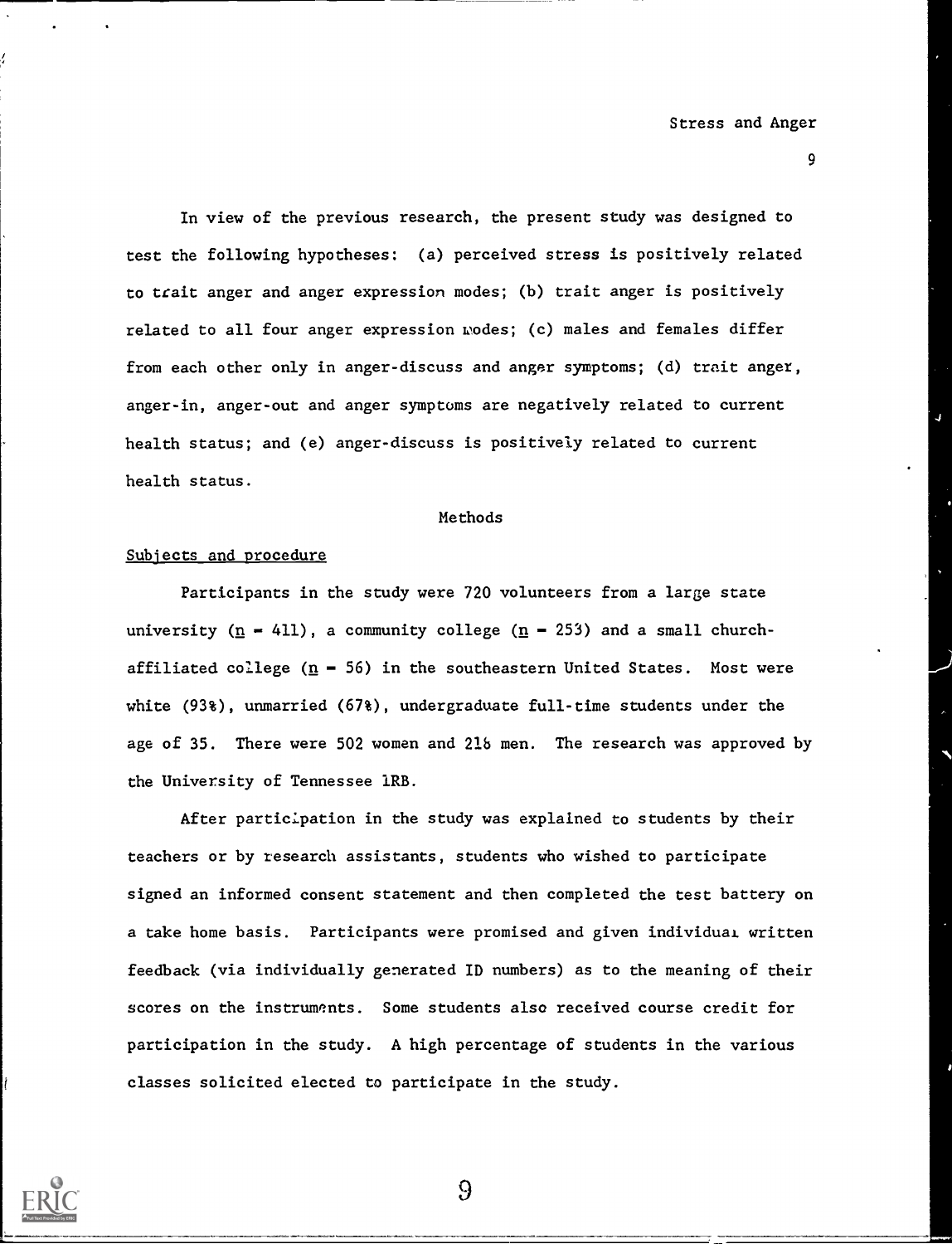### **Instrumentation**

Propensity toward anger was assessed by the 10-item form of Spielberger's Trait Anger Scale (Spielberger et al., 1983). Items are rated on a 4-noint scale with response options ranging from "almost never" to "almost always;" thus, scores can range from 10-40. There are two subscales termed "angry temperament" (e.g., "I am a hot-headed person") and "angry reaction" (e.g., "I get angry when I'm slowed down by others' mistakes"). Extensive normative data are available from studies of high school and college students as well as from military recruits and working adults. Concurrent validity was demonstrated by correlations with hostility measures, and internal consistency reliability coefficients ranged from .81 to .92 for various groups. For the present sample, Cronbach's alpha was .85 for the total scale, .87 for the angry temperament subscale and .73 for the angry reaction subscale.

Modes of anger expression were assessed by the Framingham Anger Scales used in the well-known study of CHD (Haynes et al., 1978). T.is instrument was selected because it is the only tool including both adaptive and nonadaptive expression moues. The anger-in scale is comprised of 3 items, the anger-out scale of 2 items, the anger-.iscuss scale of 2 items, and the anger-symptoms scale of 5 items. Respondents are askei to indicate how likely they are to behave in each of the specified ways "when really angry or annoyed." Although there is a 3-point response format "not too likeLy," "somewhat likely," "very likely," scores between 0 and 1 were assigned in the Framingham Study. In the present study, values of 1, 2, 3 were assigned to responses; therefore, mean scores are not directly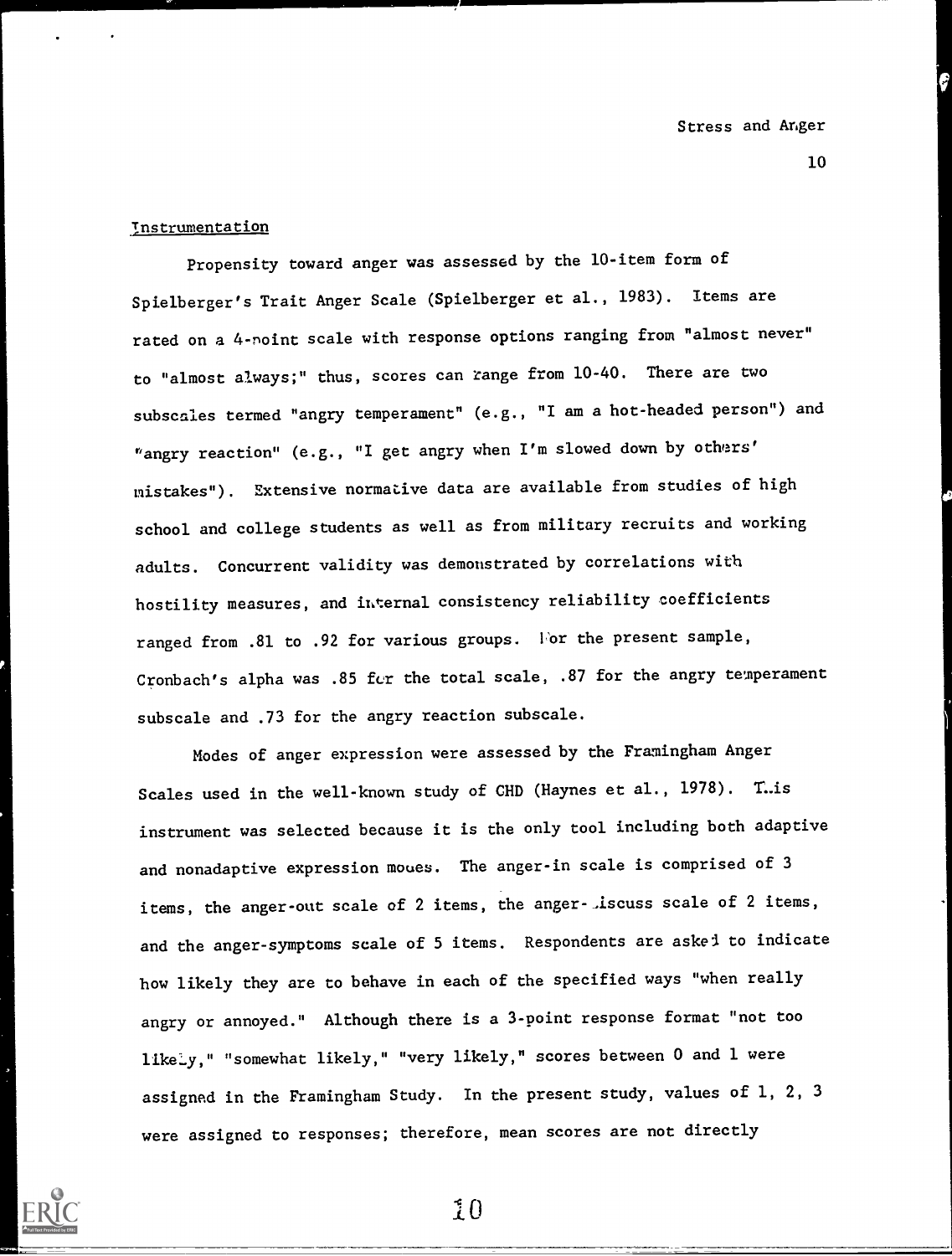comparable to those obtainod in Framingham. In the development of the scales, pooled items that had been generated by an expert panel had been subjected to item and factor analysis, nhd Nunnally's formula was used to calculate internal consistency for the scales (Haynes et al., 1978).

Recent work on the validity of three of the Framingham Scales by Riley and Treiber (1.89) revealed that each was a valid measure of the mode of anger expression it purported to measure, with the exception of the Anger-out Scale. The researchers questioned the validity of the Anger-out scale because it correlated with other measures of anger experience and hostility, but not with other measures of anger expression. Furthor validity examination would be useful. Reliability of the scales was noc entirely satisfactory across subgroups of black and white men and women in the recent study by Durel et al. (1989); therefore, coefficient alphas for the present sample were scrutinized closely and judged to be generally acceptable. These coefficients were: .66 for anger-in, .62 for anger-out, .49 for anger-discuss, and .78 for anger-symptoms. The lower reliability of the anger-discuss scale is probably caused by the small number of itcms, as item content is clearly homogeneous.

Perceived stress was operationalized in this study by the Perceived Stress Scale (PSS) developed by Cohen, Kamarck, and Mermelstein (1983), a 14-item scale with 5-point Likert-type response format (items scored 0-4). The instrument measures the extent to which individuals perceive their lives to be unpredictable, uncontrollable, and overloading. Quantity of objective life events is not arsessed, consistent with the emphasis on subjective appraisal in our conceptual framework. Possible range of scores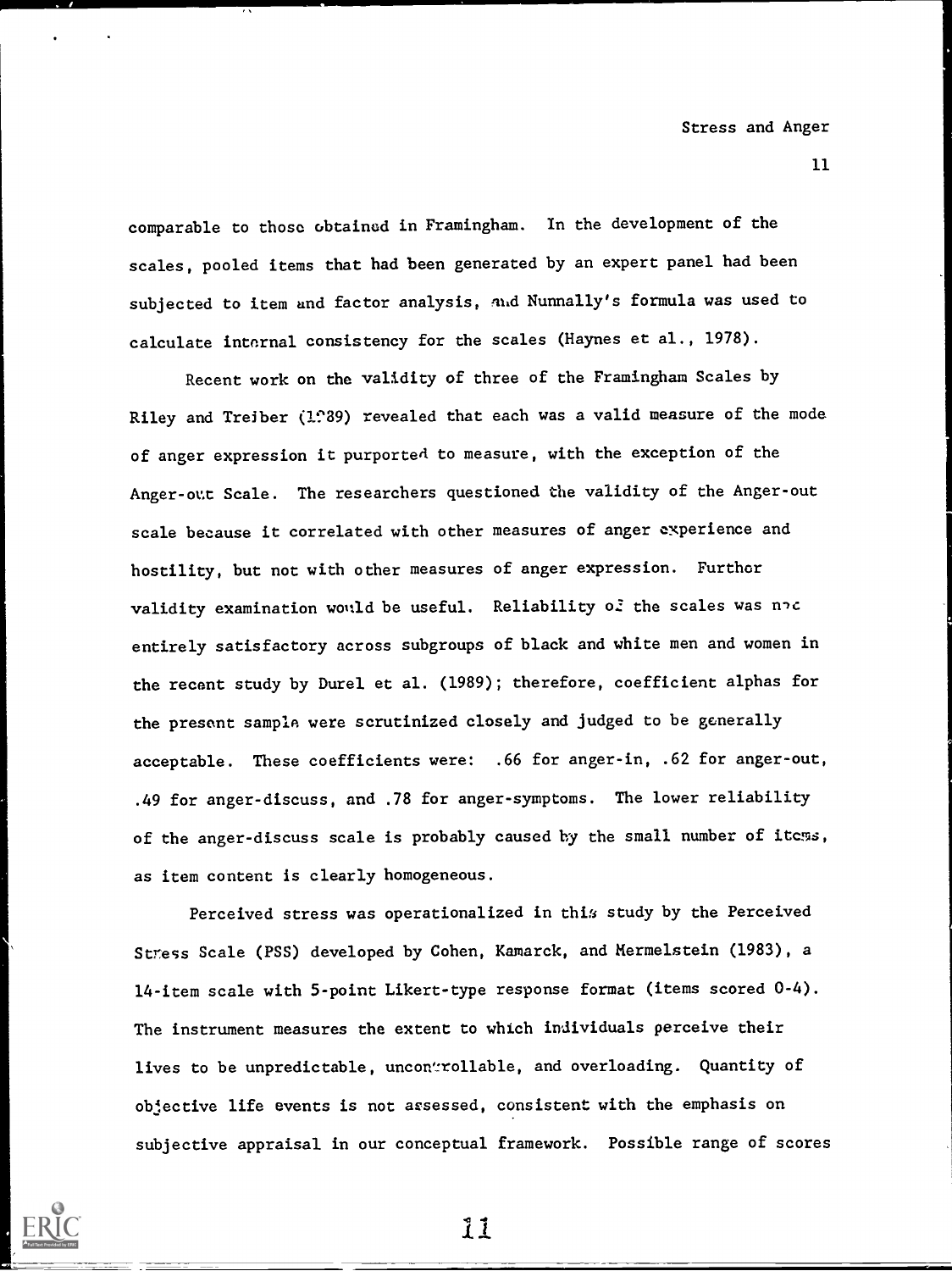is 0-56. Cohen (1986) has demonstrated that tne PSS provides a better measure of appraised stress than the Hassles Scale used in the previous study by Thomas (1989). The PSS was normed on 3 samples, two of which were students, and has yielded coefficient alpha reliabilities of .84, .85 and .86 and good evidence of concurrent and predictive validity (Cohen, Kamarck, & Mermelszein, 1983). For the present sample, Cronbach's alpha was .84.

Current health status uas assessed by the 9-item Current Health Scale from Ware's (1976) Health Perceptions Questionnaire (HPQ). Reliability and validity of the HPQ scales were established through field testing of over 2000 adults prior to subsequent administration of the inetrument to the 8000 people participating in Rand's Health Insurance Study. Construct validity of the HPQ has been demonstrated by confirmatory factor analyses (Ward & Lindeman, 1978), and concurrent validity was established by correlations between hPQ scales and conceptually related variables. Oneyear test-retest reliability of the HPQ was .88 (Wure, 1976). Internal consistency reliability for the Current Health Scale in the present sample was .72. The range of possible scores on the scale is 9-45.

#### Analyses

Univariate descriptive statistics for all variables were examined for skewness and the presence of outliers. All variables displayed relatively normal distribut.ons. To examine relationships among variables, correlational and regression analyses were used. To examine group differences,  $t$  tests were used. An alpha lev. ! of .05 was used as the criterion of statistical significance.

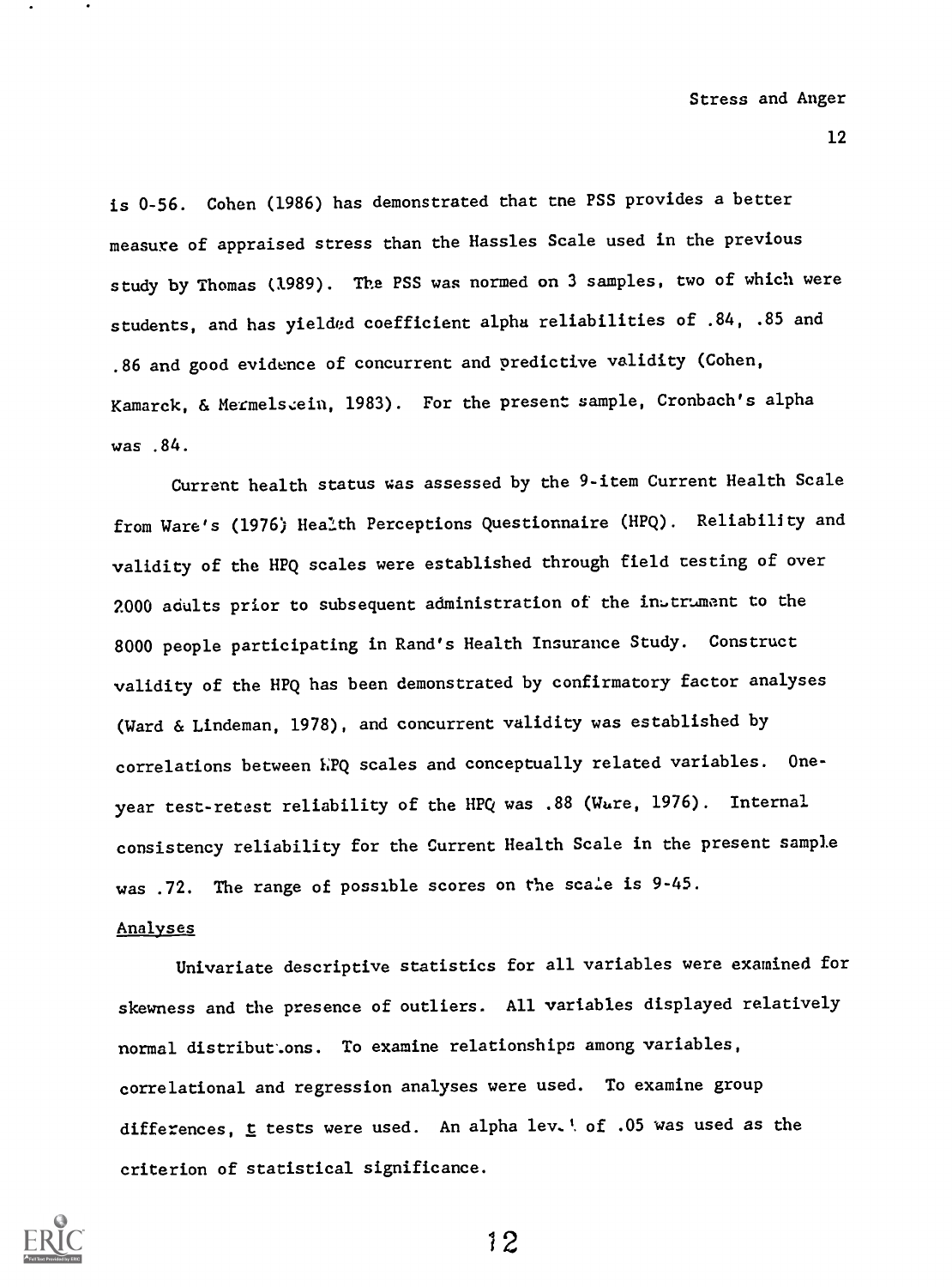#### Results

Means and standard deviations for continuous variables are presented in Table 1. The full range of possible scores was obtained for all of the anger variables, and there was considerable variability in scores for current health and perceived stress.

Insert Table 1 about here

#### Correlation and regression analyses

Relationships among anger, stress and health states are depicted in Table 2. As hypothesized, stress was a positive correlate of trait anger and all 4 modes of anger expression, most notably the anger symptoms mode, for both men and women. Of the two trait anger subscales, angry reaction was correlated with stress more highly, regardless of gender ( $\underline{r}$  - .33 for men,  $r = .32$  for women,  $p < .0001$ ). Although trait anger had been hypotesized to positively correlate with scores on all four anger expression modes, this was true -nly for women. Trait anger was most strongly related to anger-out ( $p <$  001) for both men and women. Consistent with Thomas's (1989) mid-life study, the anger symptoms mode was most salient to health status ( $\underline{r}$  for women - -.26,  $\underline{p}$  < .0001;  $\underline{r}$  for men - -.24, p < .001). As predicted, anger-discuss was the only expression mode positively related to health ( $\underline{r}$  for women - .17,  $\underline{p}$  < .001;  $\underline{r}$  for men - .15,  $p < .05$ ).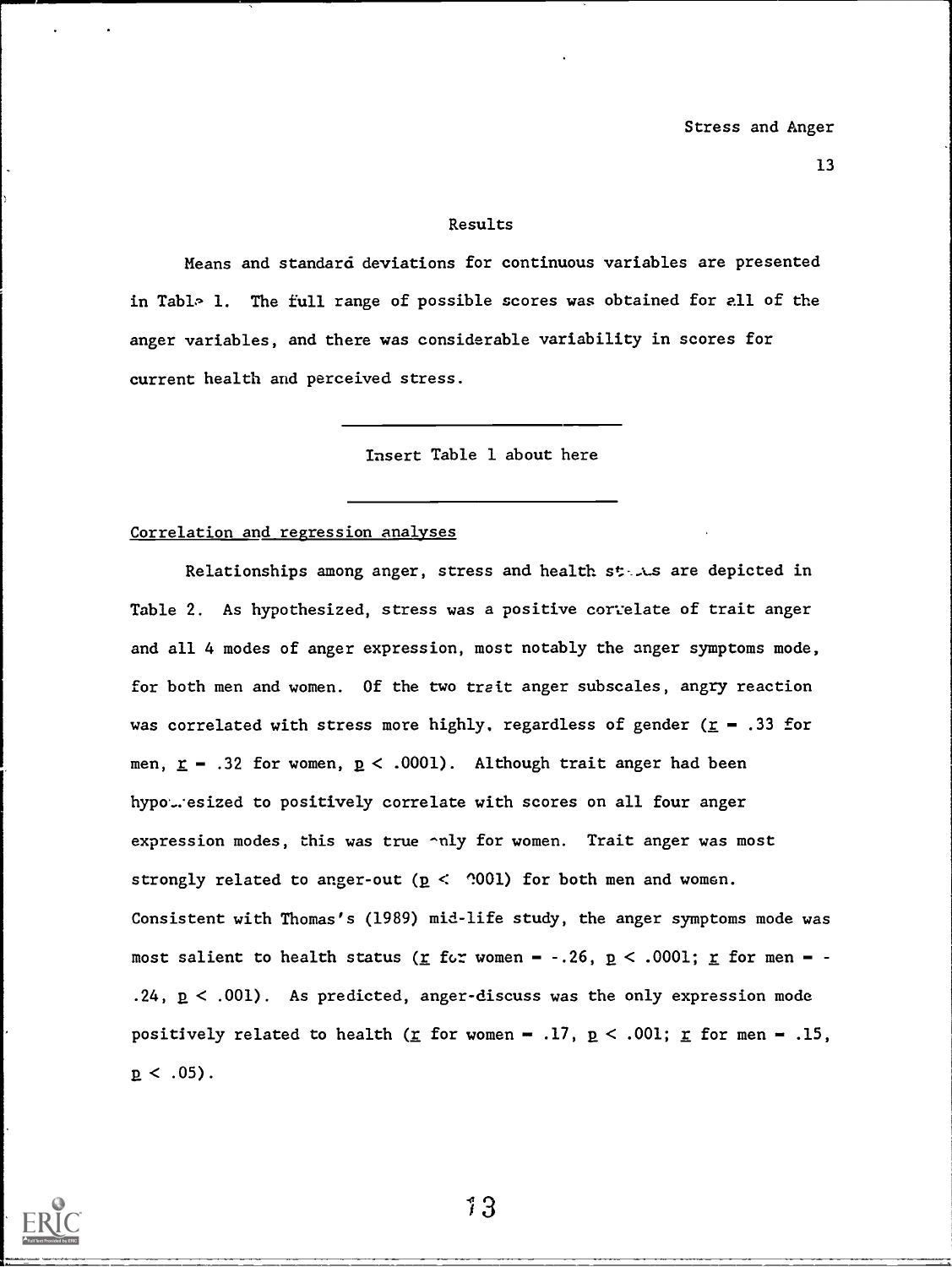#### Insert Table 2 about here

To clarify the relative contributions of anger and stress to the variance in current health status, regression analyses were used. Since all correlations among variables were below .65 (with the exception of correlations of trait anger subscales with total trait anger), multicollinearity was not anticipated. Nonetheless, collinearity diagnostics were performed. In both forward and backward stepwise multiple regressions, trait anger, anger-in and anger-out failed to meet inclusion criteria. The final model explained 16% of the variance in current health status with 3 variables: perceived stress (Beta =  $-0.28$ ,  $p < .0001$ ), anger-discuss (Beta = 0.11,  $p < .001$ ) and anger symptoms (Beta = -0.08,  $p <$ .03); the model was significant at the .0001 level  $(F = 37.24)$ .

#### Gender differences

Results of  $t$  tests examining gender differences revealed that college men and women did not differ in trait anger, perceived stress, or current health, nor did they differ in likelihood of suppressing anger or venting it outwardly. Significant gender differances ( $p < .0001$ ) were obtained in only two modes of anger expression, anger-discuss and anger symptoms, with women scoring higher on both.

Anger expression modes preferred by students high and low in trait anger

To determine differences in preferred anger expression modes of students scoring high on trait anger (upper 25%, i.e. scores  $\geq 24$  for females,  $\geq$  25 for males) and low on trait anger (lower 25%, i.e. scores  $\leq$ 

 $4 \frac{4}{3}$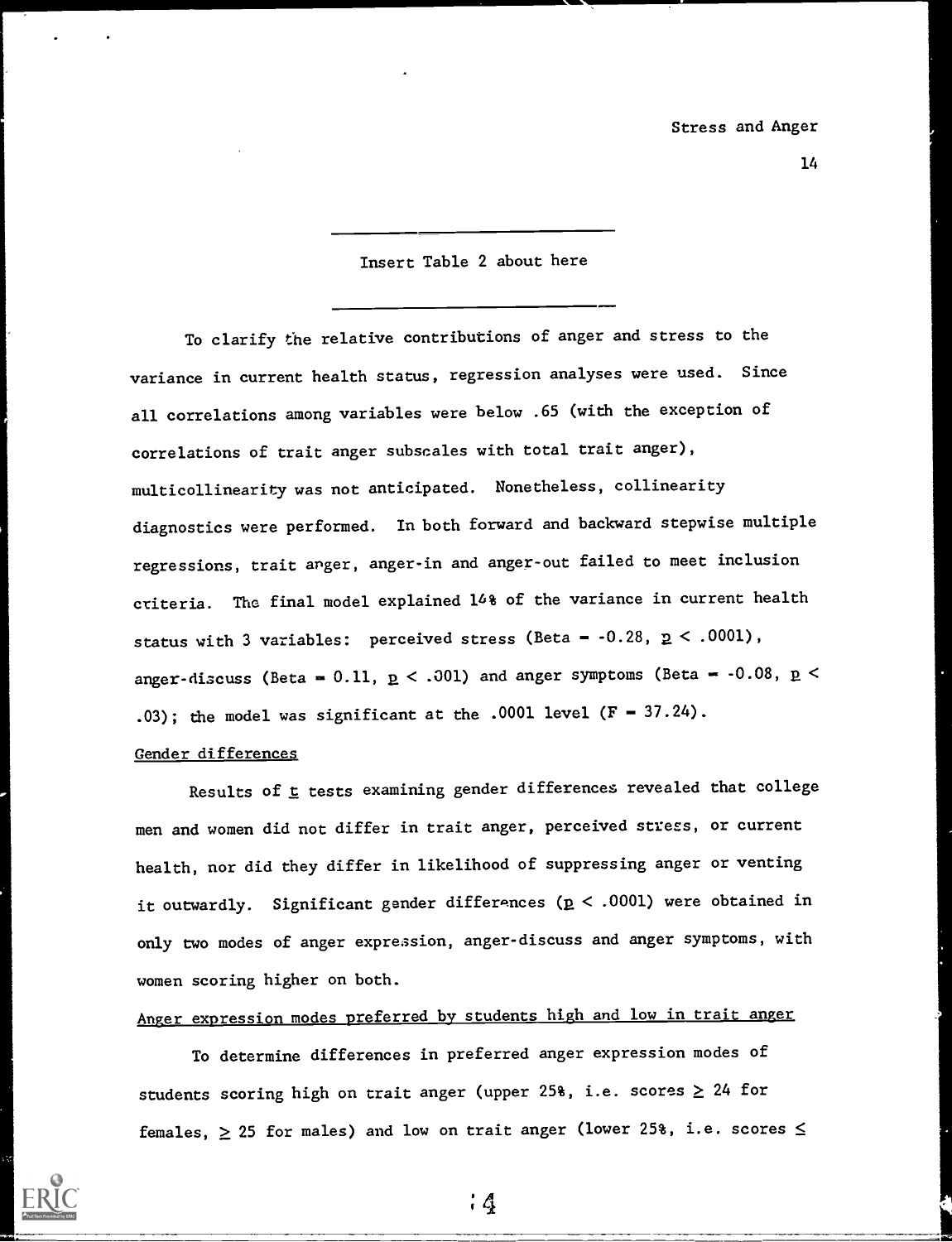16 for both females and males),  $t$  tests were used. Females high in trait anger were less likely than females low in trait anger to hold anger in, and more likely to express their anger outward, discuss anger and exhibit anger symptoms (all  $p's < .05$ ). Significant differences between males high and low in trait anger emerged only on anger-out and anger symptoms; high scorers were significantly more likely to use these two anger expression modes than were males low in trait anger.

#### Discussion

These findings partially support the hypothesized relationships among stress, anger variables, and health status. However, general propensity for anger arousal (trait anger) does not appear to be as important to health as the aodes chosen to express anger after its arousal by stressful events or other precipitants. Consistent with previous research, discussing anger appears to be a health-promoting choice, whereas expressing anger via physical symptoms is negatively related to health. Further research is needed on the anger-discuss mode and its possible associations with the mobilization of social support.

According to Frijda's (1988) Law of Situational Meaning, emotions are dictated by the way a person perceives the situation. As predicted, individuals with higher scores on perceived stress scored higher on anger variables, most notably those anger var'ables that relate negatively to health. These results are supportive of previous research linking stress and anger (Haynes et al., 1978; Smith & Frohm, 1985). Julius et al. (1986) suggest that anger generated by external stressors could well become an additional stressor to the body. If future studies support these findings,

'1 5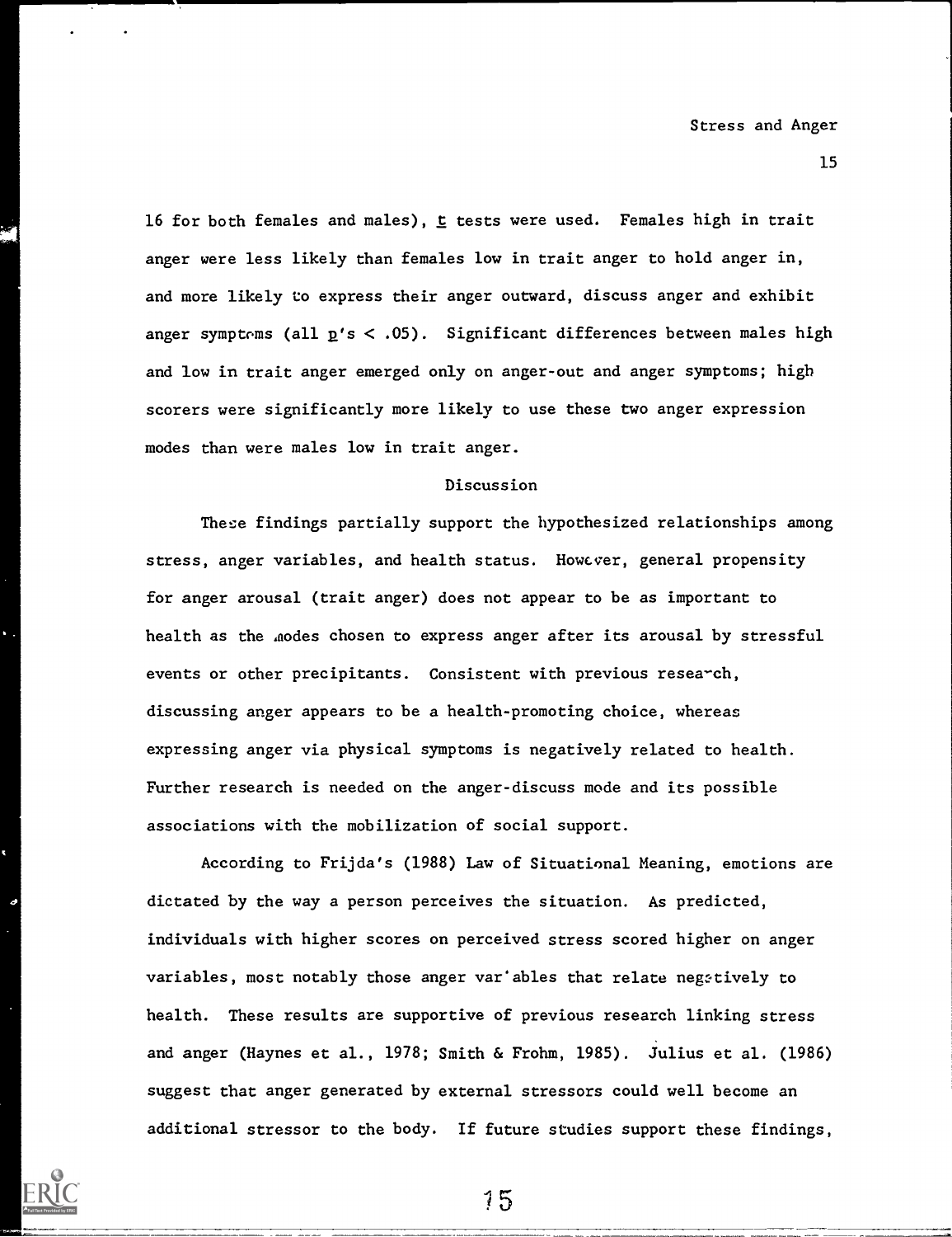researcheis need to devote more attention to healthy strategies for ameliorating stress-related anger.

Gender differences found in this college sample were consistent with Thomas's (1989) study of meu and women in middle adulthood and refute widely held assumptions that women repress anger while men vent it outwardly. These findings also underscore the necessity of gender-specific analyses in this research area. Although both studies were crosssectional, the consistency of findings across an age span of so many years (18-60) suggests that there  $i$ : stability in patterns of anger for men and Nomen across phases of life. Longitudinal studies regarding acquisition and reinforcers of emotional habits would be useful. The meaning of greater somatic anger in women is unclear and generates questions for future research. Are women simply more aware of bodily concomitants of anger than are men? Do women experience anger more intensely? Consistent with previous findings that women are more verbally articulate about their emotions, college women scored higher on likelihood of discussing their anger than did men.

The apparent incompatibility between women's greater facility in discussing anger while concomitantly scoring higher on somatic anger symptoms is partially addressed by Ben-Zur and Zeidner (1988); they proposed that processing emotional information in verbal terms may make emotional episodes more prominent i.e., females may experience emotion more intensely than males because of the greater contribution of the verbal component. Longevity of somatic anger symptoms would be an importa a

6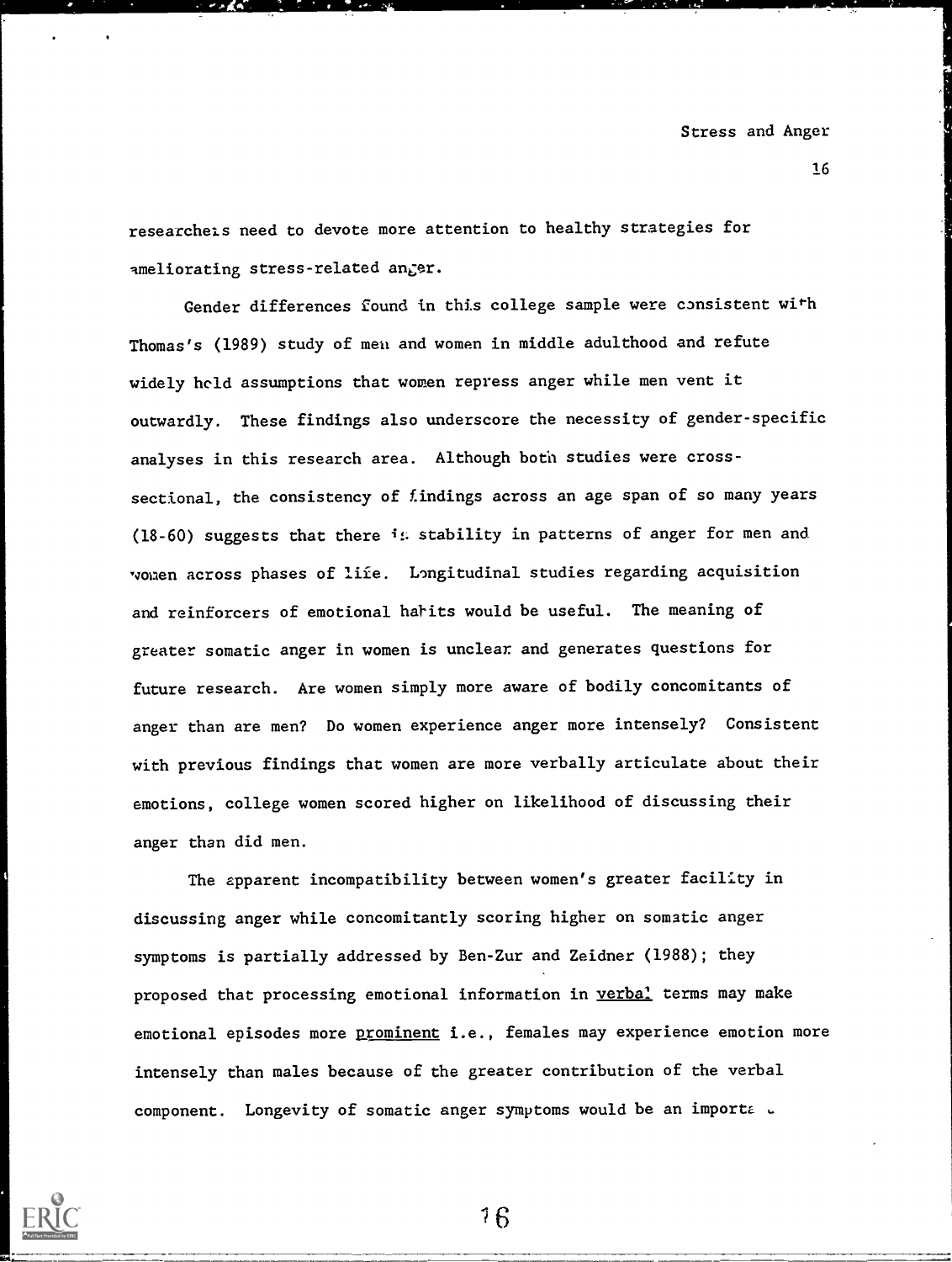consideration in future research. Does discussion of anger lead to dissipation or exacerbation of symptoms?

Conceptual analysis is needed to clarify the construct of trait anger. In this study, trait ang.r appeared to be an anger-out phenomenon, i.e., a personality t:ait characterized by ready expression of anger to others when provoked. ine construct does not appear to be inclusive of individuals who are anger suppressors. Delineation of a broad dispositional ropensity to anger is needed for future research on angerhealth linkages.

Although this study contributes to our understanding of anger-stresshealth linkages, mediating cognitions and external events were not assessed. The sample, although large, was relatively homogeneous; replication of the study with a more heterogeneous sample is recommended. Mean scores for certain variables (i.e. trait anger and perceived stress) were also slightly higher than those obtained by other researchers (Cohen, 1983; Spielberger, 1983), further suggesting that the samrle may be somewhat atypical. Correlations among variables, although nighly significant, were often modest and should be interpreted cautiously. Also, only a small amount of variance was accounted for by the regression analysis, and three anger variables (trait anger, anger-in, anger-out) failed to enter the regression equation.

Improved instrumentation for assessing modes of anger expression is needed. The Framingham Scales, although used in the highly regarded prospective study of CHD, were not developed within a theoretical framework and may not have sufficient items to fully capture the richness of the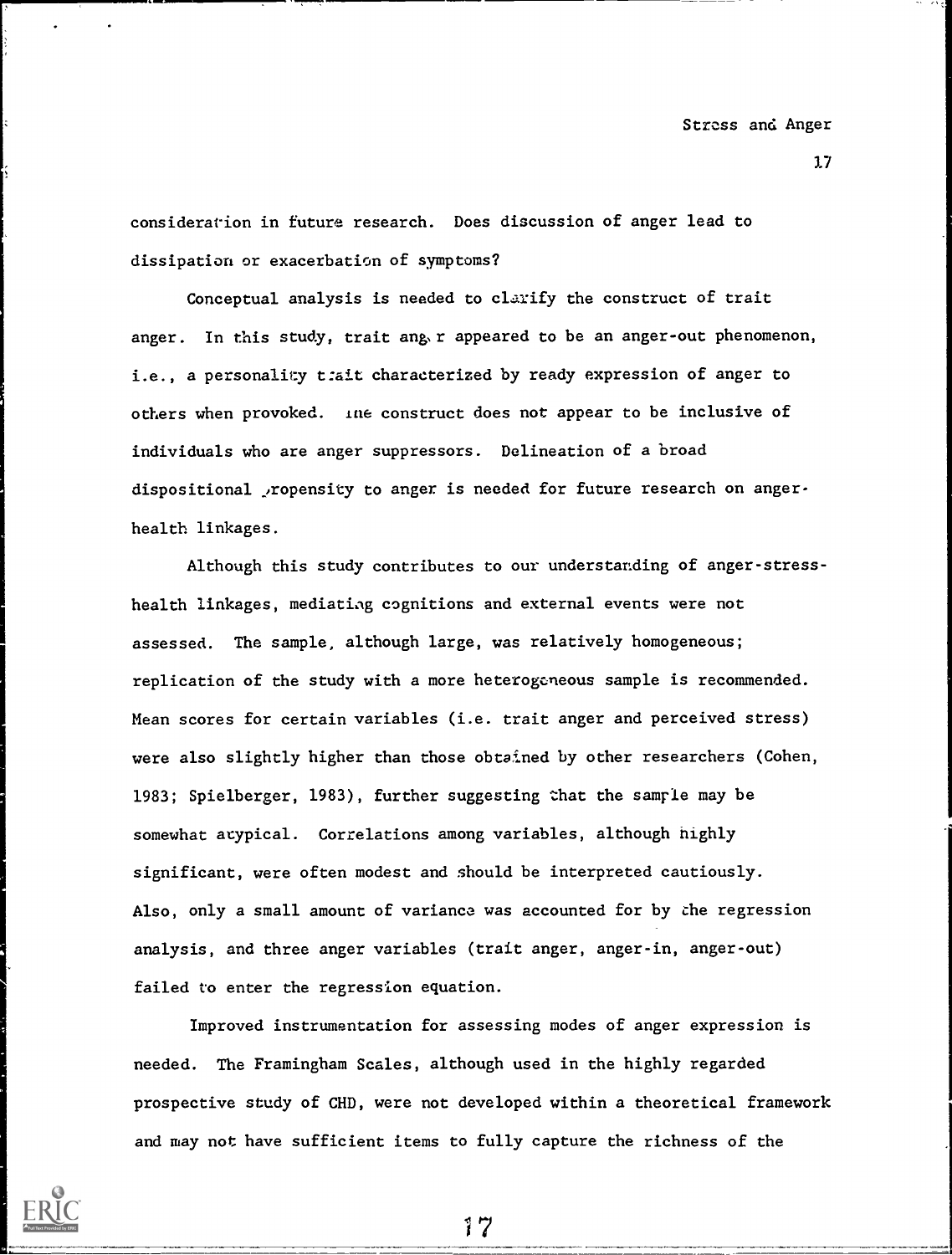18

phenomena. Finally, observation studies should be undertaken to corroborate self-reports of anger expression styles.

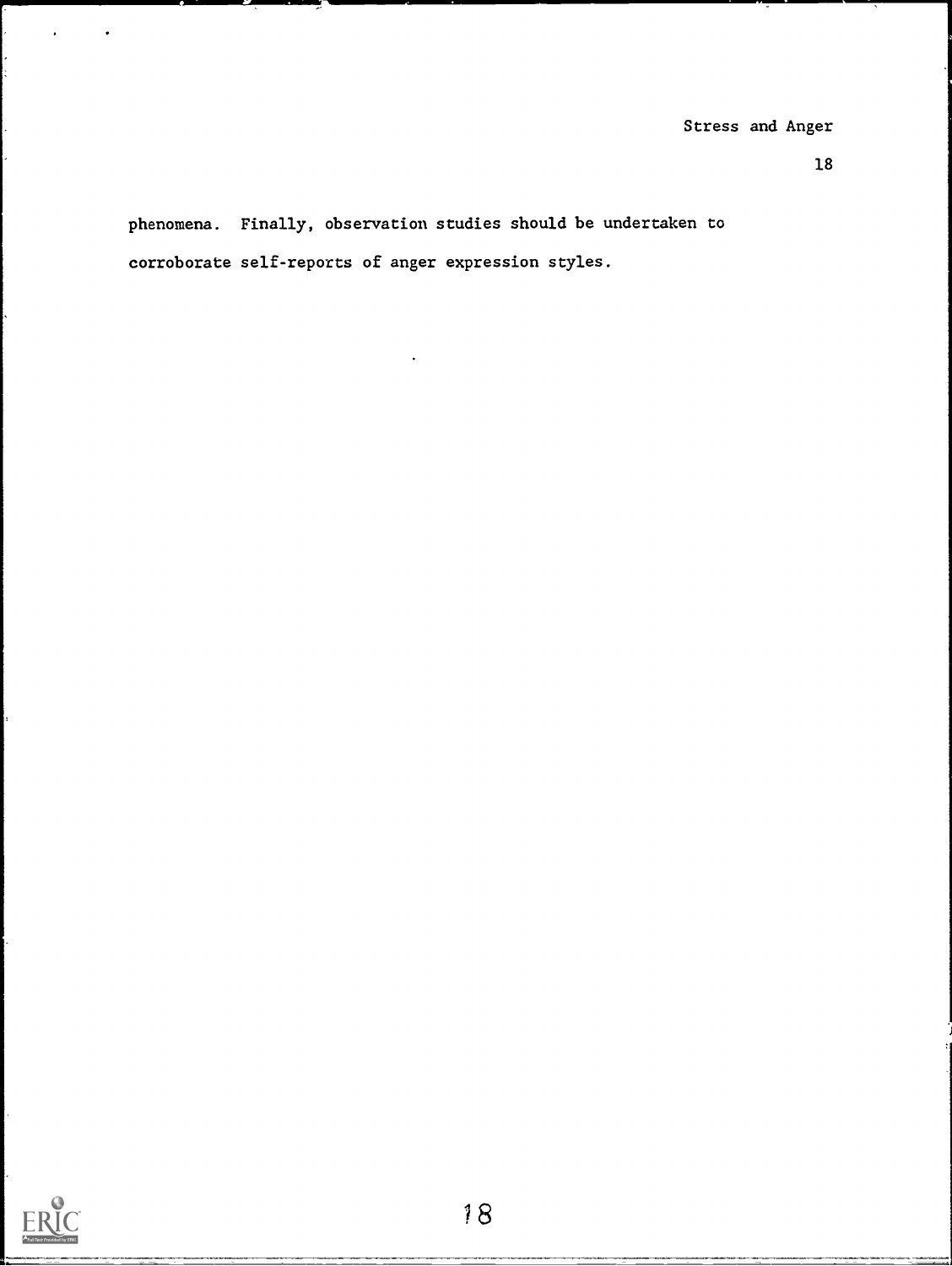#### References

- Adams, L., LaPorte, R., Matthews, K, Orchard, T., & Kuller, L. (1986). flood pressure determinants in a middle-class black population: The University of Pittsburgh experience. Preventive Medicine, 15, 232-243.
- Appel, M.S., Holroyd, K., & Gorkin, L. (1983). Anger and the etiology and progression of physical illness. In L. Temoshok, C. Van Dyke, & L. Zeagans (Eds.), Emotions in health and illness: Theoretical and research foundations (pp. 73-85). New York: Grune & Stratton.
- Armstead, C.A., Lawler, K.A., Gorden, G., Cross, J., & Gibbons, J. (1989). Relationship of racial stressors to blood pressure responses and anger expression in black college students. Health Psychology, 8.5), 541-556.
- Averill, J.R. (1983). Studies on anger and aggression: Implications for theories of emotion. American Psychologist, 38, 1145-1160.
- Berkowitz, L. (1990). On the formation and regulation of anger and aggression: A cognitive-neoassociationistic analysis. American Psychologist, 45, 494-503.
- Ben-Zur, H., & Zeidner, M. (1988). Sex differences in anxiety, curiosity, and anger: A cross-cultural study. Sex Roles, 19, 335-347.
- Caplan, G. (1981). Mastery of stress: Psychosocial aspects. American Journal of Psychiatry, 138(4), 413-420.
- Cohen, S., Kamarck, T., & Mermelstein, R. (1983). A global measure of perceived stress. Journal of Health and Social Behavior, 24, 385-396.

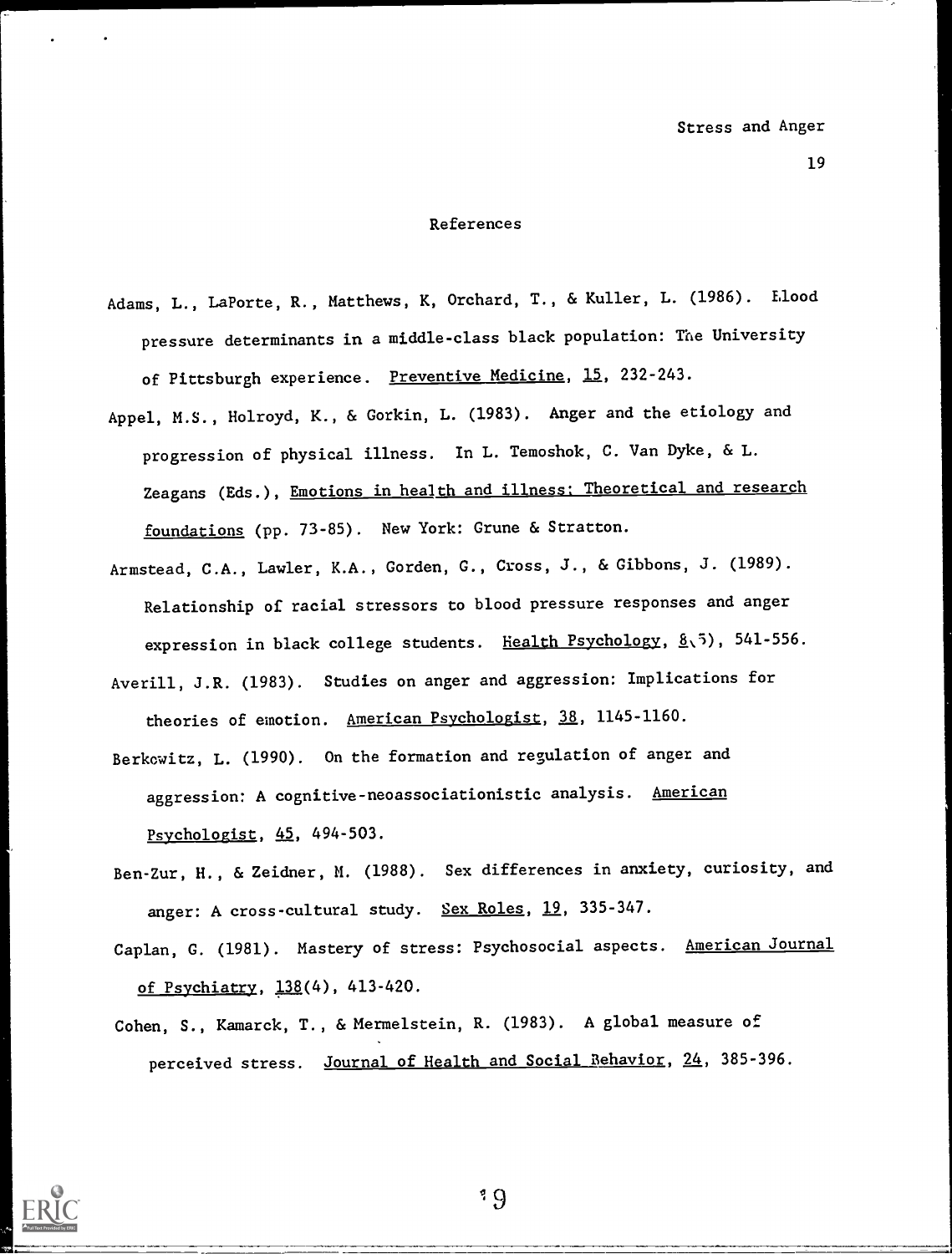- 20
- Cohen, S. (1986). Contrasting the Hassles Scale and the Perceived Stress Scale: Who's really measuring appraised stress? American Psychologist, 41, 716-718.
- Dembroski, T.M., & MacDougall, J.M. (1983). Behavioral and psychophysiological perspectives on coronary-prone behavior. In T.M. Dembroski, T.H., Schmidt, & G. Blumchen (Eds.), Biobehavioral bases of coronary heart disease (pp. 10G-129). New York: Karger.
- Dembroski, T.M., & MacDougall, J.M. (1985). Beyond global Type A: Relationships of paralinguistic attributes, hostility and anger-in to coronary heart disease. In T. Field, P. McCabe, & N. Schneiderman (Eds.) Stress and Coping (pp. 213-233). Hillsdale, NJ: Lawrence Erlbaum.
- Durel, L.A., Carver, C.S., Spitzer, S.B., Llabre, M.M., Weintraub, J.K., Saab, P.G., & Schneiderman, N. (1989). Associations of blood pressure with selfreport measures of anger and hostility among black and white men and women. Health Psychology, 8, 557-575.
- Friedman, H.S., & Booth-Kewley, S. (1987). The "disease-prone personality": A meta-analytic view of the construct. American Psychologist, 42, 539-555. Frijda, N.H. (1988). The laws of emotion. American Psychologist, 43, 349-
- Gentry, W.D., Chesney, A.P., Gary, H., Hall, R.P., & Harburg, E. (1982). Habitual anger-coping styles: I. Effect on male/female blood pressure and hypertension status. Psychosomatic Medicine, 44, 195-202.
- Greenglass, E.R., & Julkunen, J. (1989). Construct validity and sex differences in Cook-Medley hostility. Personality and Individual Differences, 10(2), 209-218.

358.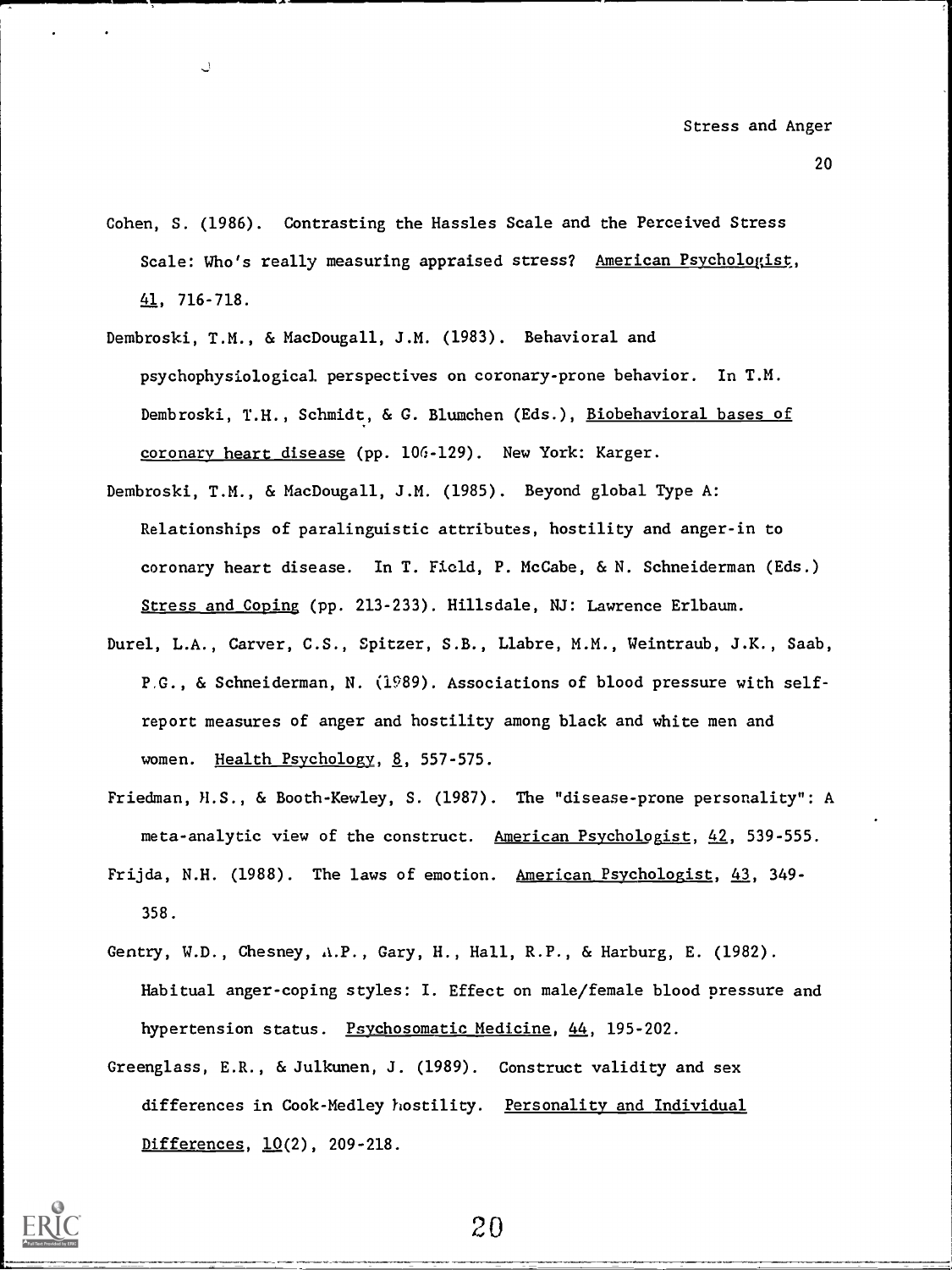- Harburg, E., Blakelock, E.H., & Roeper, R.j. (197.). Resentful and reflective coping with arbitrary authority and blood pressure: Detroit. Psychosomatic Medicine, 41, 189-202.
- Haynes, S., Feinleib, M., & Kennel, W.B. (1980). The relationship of psychosocial factors to coronary heart disease in the Framingham Study. III. Eight-year incidence of coronary heart disease. American Journal of Epidemiology, 111, 37-58.
- Haynes, S. G., Levine, S., Scotch, N., Feinlefb, M., & Kennel, W.B. (1978). The relationship of psychosocial factors to coronary heart disease in the Framingham Study. I. Methods and risk factors. American Journal of Epidemiology, 107, 362-383.
- Johnson, E.H., & Broman, C.L. (1987). The relationship of anger expression to health problems among black Americans in a national survey. Journal of Behavioral Medicine, 10, 103-116.
- Julius, M., Harburg, E., Cottington, E. & Johnson, e. (1986). Anger coping types, blood pressure and all-cause mortality: A follow-up in Tecumseh, Michigan (1971-1983). Ameri<sup>-</sup>an Journal of Epidemiology, 124, 220-233.
- Koskenvuo, M., Kaprio, J., Rose, R.J., Kesaniemi, A., Sarna, S., Heikkila, K., & Langinvainio, H. (1988). Hostility as a risk factor for mortality and ischemic heart disease in men. Psychosomatic Medicine, 50, 330-340.

Musante, L., MacDougall, J.M., Dembroski, T., f. Costa, P.Jr. (1989). Potential for hostility and dimensions of anger. Health Psychology, 8, 343-354.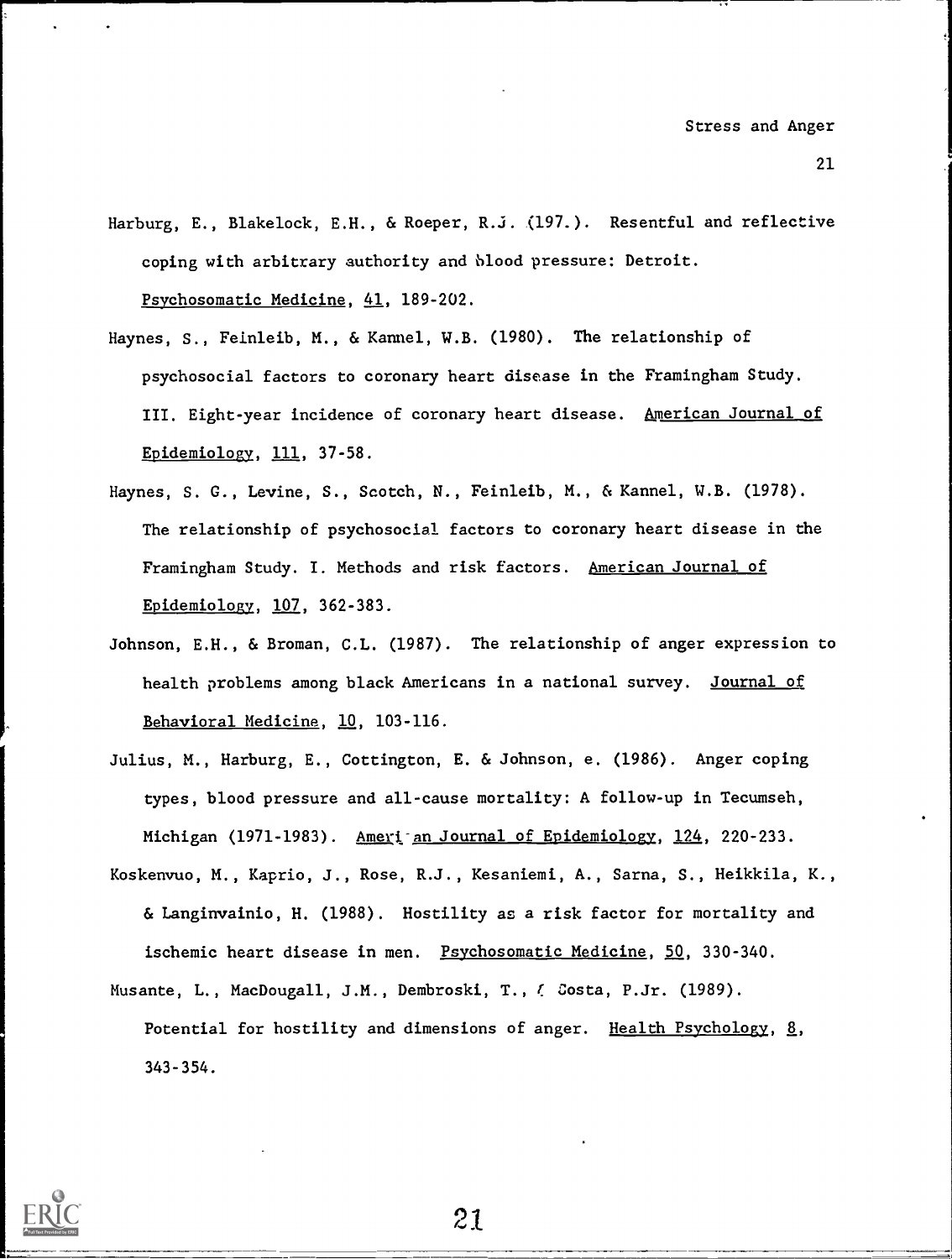- Riley, W.T., & Treiber, F.A. (1989). The validity of multidimensional selfreport anger and hostility measures. Journal of Clinical Psychology, 45, 397-404.
- Schwartz, G.E., Weinberger, D.A., & Singer, J.A. (1981). Cardiovascular differentiation of happiness, sadness, anger and fear following imagery and exercise. Psychosomatic Medicine, 43, 343-364.
- Siegel, J.M. (1985). The measurement of anger as a multidimensional construct. In M.A. Chesney & R.H. Rosenman (Eds.), Anger and hostility in cardiovascular and behavioral disorders (pp. 59-81). New York: Hemisphere/McGraw-Hill.
- Smith, T., & Frohm, K. (1985). What's unhealthy about hostility? Construct validity and psychosocial correlates of the Cook and Medley Ho Scale. Health Psychology, 4, 503-520.
- Spielberger, C.D., Jacobs, G., Russell, 8., & Crane, R.S. (1983). Assessment of anger: The State-Trait Anger Scale. In J.N. Butcher & C.D. Spielberger (Eds.), Advances in personality assessment Vol. 2 (pp. 161-189). Hillsdale, NJ: Lawrence Erlbaum.
- Spielberger, C.D., Johnson, E.H., Russell, S., Crane, R.J., Jacobs, G.A., & Worden. T.J. (1985). The experience and expression of anger: Construction and validation of an anger expression scale. In M.A. Chesney & R.H. Rosenman (Eds.), Anger and hostility in cardiovascalar and behavioral disorders (pp. 5-30). Washington, DC: Hemisphere.
- Thomas, S. (1989). Gender differences in anger expression: Health implications. Research in Nursing & Health, 12, 389-398.

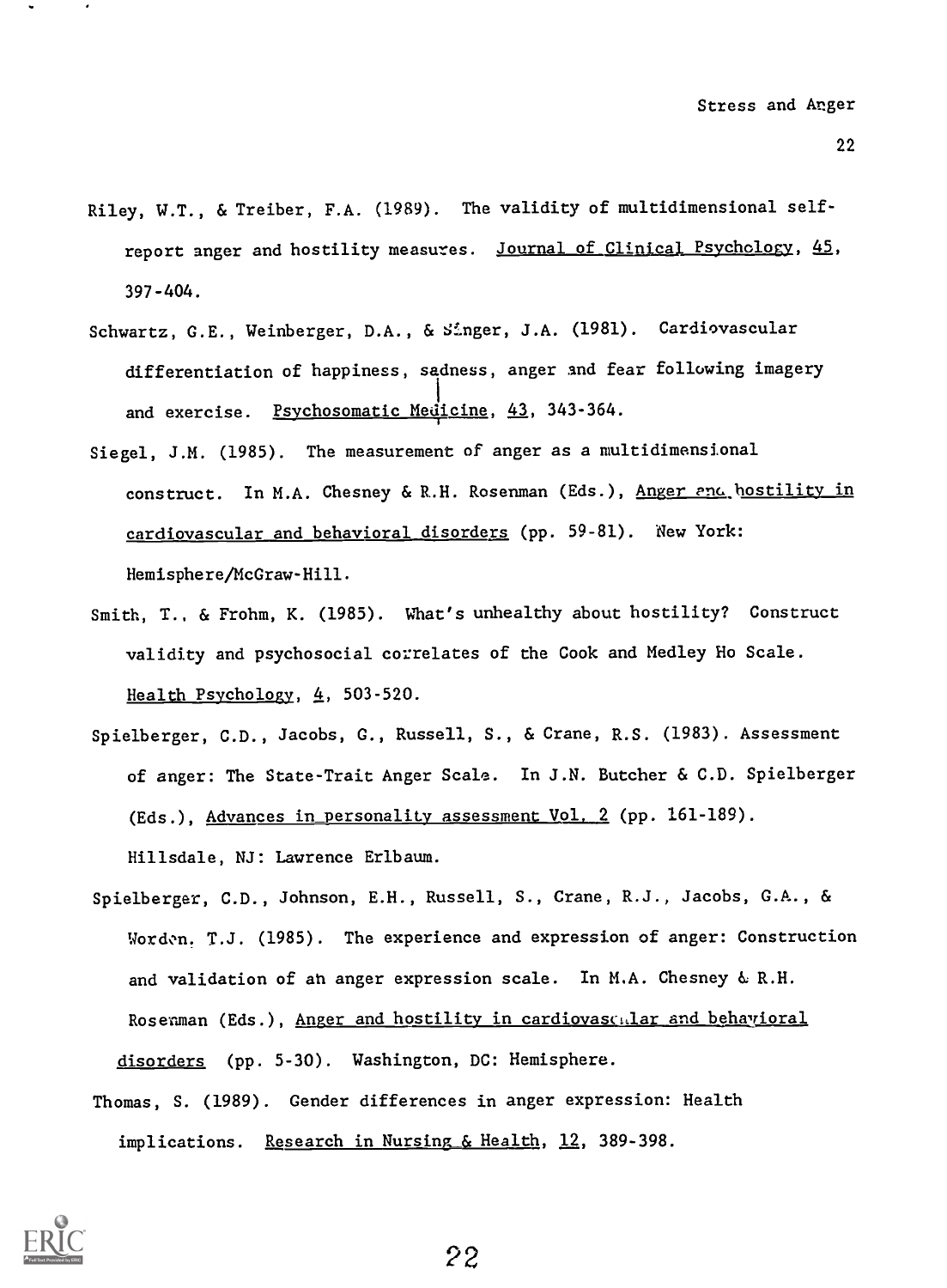- 23
- Waldstein, S., Manuck, S., Bacher, E., Muldoon, M., & Bricker, P. (1990, April). Anger expression, lipids and lipoproteins. Paper presented at the meeting of the Society of Behavioral Medicine, Chicago.
- Ward, x: J. & Lindeman, C. (Eds.) (1978). Instruments for measuring nursing practice end other health care variables (Vol, 1). (DHEW Publication No. HRA 78-53), p. 159. Washington, DC: US Government Printing Office.
- Ware, J.E., Jr. (1976). Scales for measu:ing general health perceptions. Health Services Research, 11, 396-415.
- Williams, R.B., Jr., Haney, T.L., Lee, K.L., Kong, Y., Blumenthal, J.A., & Whalen, R.E. (1980). Type A behavior, hostility, and coronary atherosclerosis. Psychosomatic Medicine, 42, 539-549.

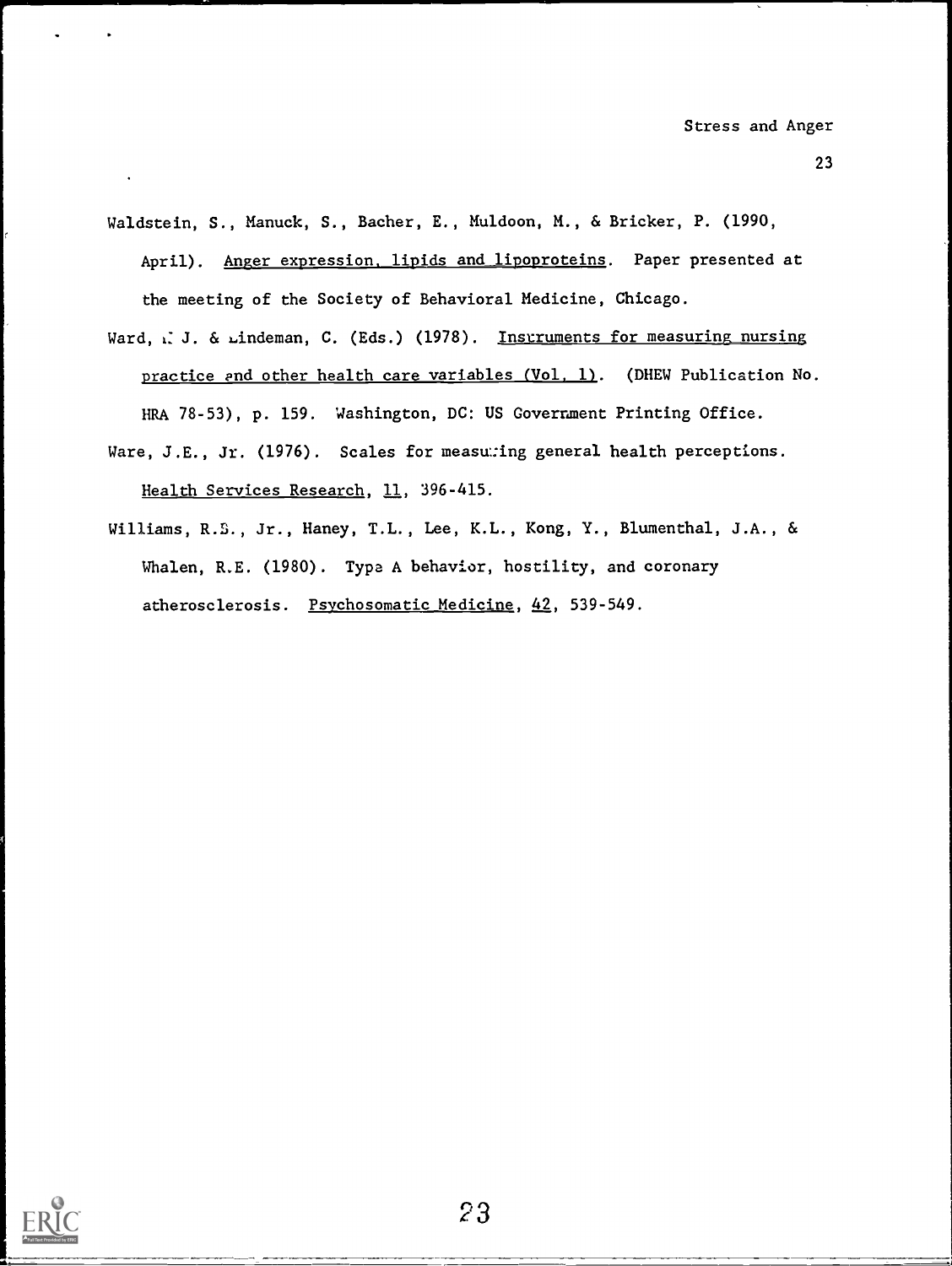$\ddot{\phantom{0}}$ 

 $\ddot{ }$ 

E

ed by ERIC

# Table 1. Demographic Characteristics of Original Sample

| <b>VARIABLE</b>               | <b>NUMBER</b>  | PERCENTAGE   |  |
|-------------------------------|----------------|--------------|--|
|                               |                |              |  |
| <b>GENDER</b><br>Females      | 945            | 63.9         |  |
| Males                         | 534            | 36.1         |  |
|                               |                |              |  |
| <b>AGE</b>                    |                |              |  |
| $13 - 18$                     | 99             | 9.0          |  |
| $19 - 24$                     | 515            | 46.8         |  |
| $25 - 30$                     | 200            | 18.2         |  |
| $31 - 35$                     | 156            | 14.2         |  |
| $36 - 45$                     | 90             | 8.2          |  |
| $46 - 55$                     | 33             | 3.0          |  |
| $56 - 65$                     | 4              | 0.4<br>0.3   |  |
| over 65                       | 3              |              |  |
| EDUCATIONAL LEVEL             |                |              |  |
| Below High School             | 20             | 1.4          |  |
| High School Graduate          | 745            | 50.9         |  |
| Technical/vocational          | 169            | 11.5         |  |
| BS/BA College Graduate        | 355            | 24.2         |  |
| MS/MA Degree                  | 141            | 9.6          |  |
| Ed. P/Ph.D./M.D./J.D. Degrees | 35             | 2.4          |  |
|                               |                |              |  |
| INCOME LEVEL                  |                |              |  |
| $$5,000$ or less              | 609            | 43.3         |  |
| \$5,001-\$10,000              | 218            | 15.5         |  |
| $$10,001 - $15,000$           | 150            | 10.7<br>14.9 |  |
| $$15,001 - $25,000$           | 210            | 15.5         |  |
| $>$ \$25,001                  | 218            |              |  |
| MARITAL STATUS                |                |              |  |
| Never Married                 | 701            | 47.7         |  |
| Married                       | 599            | 40.7         |  |
| Divorced/separated            | 159            | 10.8         |  |
| Widowed                       | 12             | 0.8          |  |
|                               |                |              |  |
| REPORTED HEALTH STATUS        |                |              |  |
| Excellent                     | 597            | 50.2         |  |
| Good                          | 530            | 44.5         |  |
| Fair                          | 36             | 4.7          |  |
| Poor                          | $\overline{7}$ | 0.6          |  |
| OCCUPATIONAL CLASSIFICATION   |                |              |  |
| Sales                         | 100            | 9.2          |  |
| Unskilled                     | 146            | 13.4         |  |
| Skilled                       | 119            | 10.9         |  |
| Managerial                    | 127            | 11.7         |  |
| Professional                  | 414            | 38.1         |  |
| Clerical                      | 102            | 9.4          |  |
| Homemaker                     | 72             | 6.6          |  |
| Military                      | 8              | 0.7          |  |

Note: Variability in number of subjects assessed on each characteristic is due to missing data. K